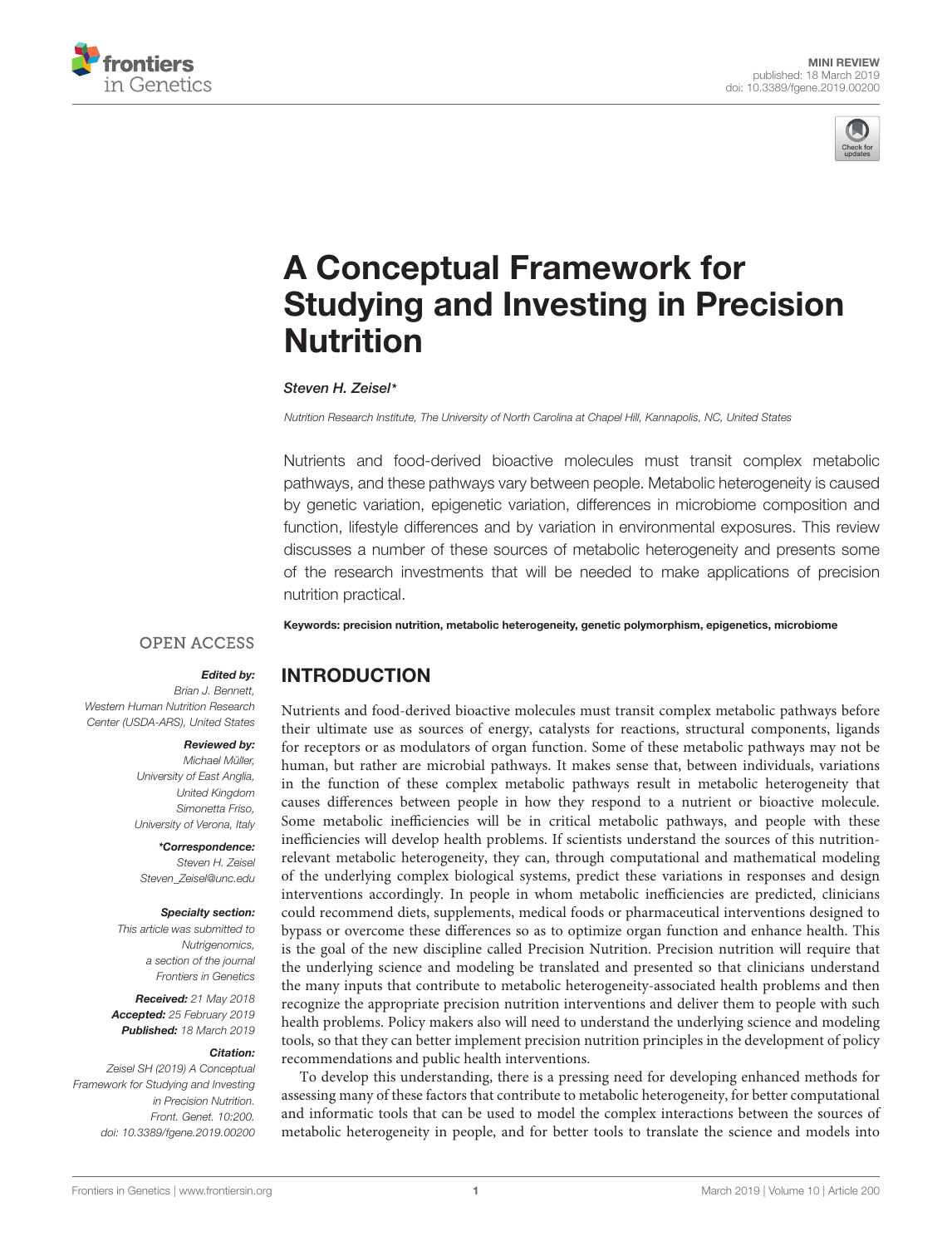tests and interventions that health professionals can implement. The ability to accomplish these precision nutrition goals will take significant investments of intellect, money and time (**[Table 1](#page-1-0)**).

Obviously, we do not yet know enough about the many of the sources of metabolic heterogeneity in any individual, and much less is known about how to integrate these effects across the many sources. As always, perfection is the enemy of implementation of any approach to better health. The field is ready to implement version 1.0 of precision nutrition based on an understanding of genetic variation and nutrition and of microbiome-related variation. These first versions of precision nutrition will be imperfect but better versions will develop as the understanding of the contributions of the harder-to-measure sources of metabolic heterogeneity increases and as computational and mathematical modeling of the underlying complex biological systems advances, Gene-based prediction of metabolic heterogeneity is already in use in pharmacogenetics, an emerging area of medicine that refines drug dosing so as to match the rate that an individual metabolizes the drug [\(Ji et al.,](#page-8-0) [2016;](#page-8-0) [Pratt et al.,](#page-9-0) [2018;](#page-9-0) [Shukla et al.,](#page-9-1) [2018;](#page-9-1) [Swen et al.,](#page-9-2) [2018\)](#page-9-2). The enzymes involved in the metabolism of drugs (a form of bioactive molecule) did not evolve because people were exposed to these drugs, but rather evolved because people were exposed to (and needed to metabolize) components of their diets and molecules formed by their intestinal flora or by their organs. Thus, pharmacogenetics is a good guide to the first steps in developing the larger field of precision nutrition. Implementing what is already known about genetic variation and nutrition-relevant metabolic heterogeneity is the obvious next step in this process (see later discussion), but there are many steps that must follow before the full promise of precision nutrition can be achieved.

# SOURCES OF THIS NUTRITION-RELEVANT METABOLIC **HETEROGENEITY**

There are a broad set of factors that contribute to metabolic heterogeneity in people. Genetic variation, epigenetic variation, microbiome-related variation, lifestyle variations (e.g., physical activity, feeding behavior differences), and variation in chemical and other exposures present in a person's environment are just a few of these factors (**[Figure 1](#page-2-0)**). Some of these factors are better understood than others, and this review focuses on those.

# GENETIC VARIATION AS A SOURCE OF NUTRITION-RELEVANT METABOLIC **HETEROGENEITY**

Metabolism involves the function of many metabolic pathways, each step in these pathways is mediated by proteins that are coded for by genes. Codons within exons of genes determine the amino acid sequence of the protein products. In addition, the genetic code in promoter regions (usually nearby to these exons) contains response element sequences that can bind to external signals that determine whether a gene is switched on

or off by regulatory enhancers such as hormones, antioxidants, calcium, metals, etc. [\(Resseguie et al.,](#page-9-3) [2011;](#page-9-3) [Hou et al.,](#page-8-1) [2012\)](#page-8-1). Finally, some regions of DNA do not encode for protein products, but rather for non-coding RNAs that regulate whether genes are transcribed or whether the resulting mRNA is translated into a protein [\(Mirra et al.,](#page-9-4) [2018\)](#page-9-4).

People have millions of variations in the "spelling" of their genetic code (any individual person has about 50,000 of these single nucleotide polymorphisms (SNPs) [\(Overbeek et al.,](#page-9-5) [2005;](#page-9-5) [Sabeti et al.,](#page-9-6) [2007\)](#page-9-6). These genetic variations are inherited from ancient ancestors, and therefore differ among people depending

<span id="page-1-0"></span>TABLE 1 | Investments that are needed to advance precision nutrition.

#### Diet Assessment

- 1. Development of better biomarkers for assessment of diet intake
- 2. Development of better instruments for measuring diet intake

#### Genetic Variation

- 1. Development of a larger catalog of functional genetic variants
- 2. More studies that collect genetic, diet intake and health outcome data
- 3. Development of metabolomic and informatic tools for validating genetic
- variants that perturb metabolism in people

4. Better informatic approaches for integrating data across patterns of genetic variants

#### Epigenetic Variation

- 1. Development of methods for assessing epigenetic modifications in tissues that are not readily accessible in people
- 2. Enhanced understanding of the critical events and timing that lead to epigenetic changes that alter human metabolism.

3. Development of a larger catalog of functional epigenetic changes (that alter human metabolism)

### Microbiome Variation

- 1. Development of better methods for identification of the function of microbiota in terms of effects on human metabolism
- 2. Inclusion of better diet intake assessment in design of microbiota studies
- 3. Development of better understanding of the effects of diet and exposome on microbiota populations and function

#### Exposure Variation

1. Development of better methods for identification of the exposome in people (the environmental molecules that humans are exposed to)

2. Identification of functional components of the exposome (that alter human metabolism)

#### Lifestyle Variation

1. Development of better biomarkers for assessment of lifestyle (especially physical activity)

2. Development of better instruments for measuring lifestyle (especially physical activity)

3. Development of a larger catalog of functional lifestyle variants (especially physical activity) in terms of effects on human metabolism.

#### Systems Biology

- 1. Development of better understanding of the interactions between all the above sources of metabolic variation
- 2. Development of better informatic tools for integrating data from all the above

in terms of variants that perturb human metabolism

### Translation to Practice

1. Development of better training programs for health professionals and public in precision nutrition

- 2. Development of precision nutrition-guided interventions for people with metabolic perturbations that cause health problems.
- 3. Development of informatics that can use the data defined above to identify appropriate nutrition and dietary interventions in people with metabolic perturbations that cause health problems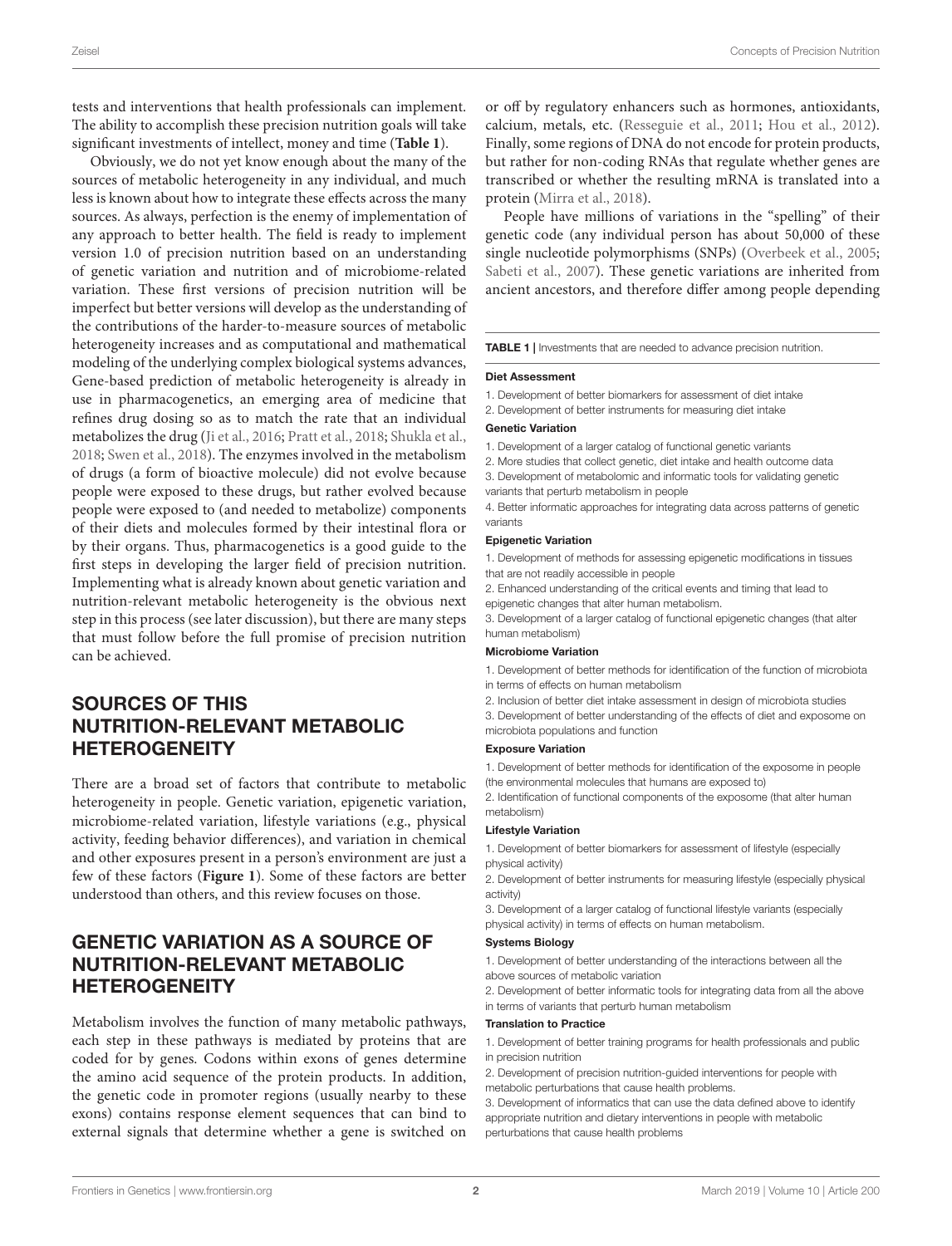

<span id="page-2-0"></span>on their heritage [\(Overbeek et al.,](#page-9-5) [2005;](#page-9-5) [Sabeti et al.,](#page-9-6) [2007\)](#page-9-6). Some of these SNPs result in codon substitutions in critical genes of metabolism that change their expression, function, or halflife. Thus, variations in a person's genetic code can affect how much of a critical metabolic enzyme (or transporter, or receptor) is available (by changing the rates of the protein's synthesis or by changing amino acid residues that affect the half-life of the protein) and/or genetic variations can alter how well the protein works (by changing amino acid residues that affect how an enzyme binds to its substrate or that affect how the protein catalyzes the reactions involving that substrate). Such functional SNPs are one source of metabolic heterogeneity and can cause differences between people in how they respond to a nutrient or bioactive molecule.

An example of a significant metabolic difference caused by a single functional SNP is seen in women during pregnancy. Choline is an important nutrient that is needed to form a normal fetus and infant; inadequate supplies of choline lead to abnormal brain development and to birth defects [\(Zeisel and](#page-10-0) [Blusztajn,](#page-10-0) [1994;](#page-10-0) [Shaw et al.,](#page-9-7) [2004,](#page-9-7) [2006;](#page-9-8) [Wang et al.,](#page-10-1) [2016\)](#page-10-1). In addition, during pregnancy higher choline diets improve placental function [\(Kwan et al.,](#page-8-2) [2017\)](#page-8-2) and protect the mother from preeclampsia [\(Jiang et al.,](#page-8-3) [2013\)](#page-8-3). Adult men and women deprived of choline develop liver or muscle damage that resolves

when choline is added to their diets [\(Fischer et al.,](#page-8-4) [2007\)](#page-8-4). In most men and post-menopausal women, choline must be ingested in the diet or they get sick, but more than half of premenopausal women can eat very low choline diets and not develop liver or muscle dysfunction [\(Fischer et al.,](#page-8-4) [2007\)](#page-8-4). Why are some premenopausal women resistant to choline deficiency? In some of these women, significant amounts of choline (in the form of phosphatidylcholine) can be formed endogenously by a reaction catalyzed by the enzyme phosphatidylethanolamine-N-methyltransferase (PEMT), thereby reducing these women's dietary requirement for choline [\(Fischer et al.,](#page-8-4) [2007\)](#page-8-4). The gene PEMT has several estrogen response elements in its promoter region and the gene is induced by estrogen [\(Resseguie](#page-9-9) [et al.,](#page-9-9) [2007\)](#page-9-9). Men and post-menopausal women don't have enough estrogen to induce the gene's expression, while some premenopausal women do. A very common SNP in PEMT (rs12325817 G > C substitution) decreases  $PEMT$  responsivity to estrogen thereby increasing the dietary choline requirement in premenopausal women with this SNP [\(Fischer et al.,](#page-8-5) [2010;](#page-8-5) [Resseguie et al.,](#page-9-3) [2011\)](#page-9-3). More than 70% of women of European heritage and of African Maasai heritage (where traditional dietary intake of choline is high) have at least one variant allele (C) of PEMT, while this variant is less common in women of West African descent (where traditional dietary intake of choline is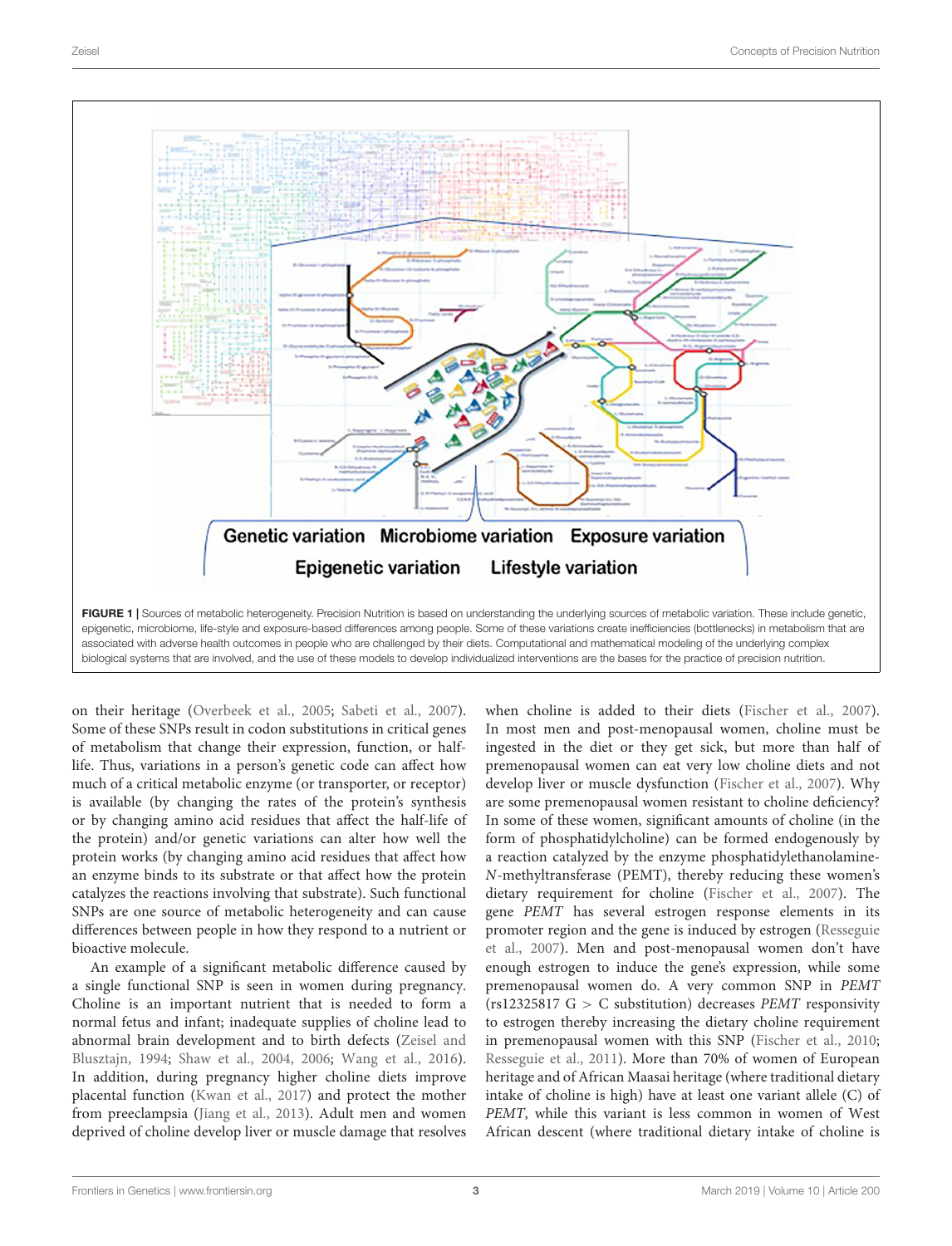low) [\(da Costa et al.,](#page-7-0) [2006;](#page-7-0) [Fischer et al.,](#page-8-4) [2007,](#page-8-4) [2010;](#page-8-5) [Resseguie](#page-9-9) [et al.,](#page-9-9) [2007;](#page-9-9) [Silver et al.,](#page-9-10) [2015\)](#page-9-10). Premenopausal women with this PEMT SNP cannot make endogenous phosphatidylcholine but can bypass their metabolic inefficiency by eating more choline in their diet, so adverse effects on fetal outcome will only be detected when the SNP is combined with eating diets low in choline. It is interesting that, in the United States, intake of choline in women of pregnancy potential is significantly lower than recommended [\(Wallace and Fulgoni,](#page-10-2) [2016\)](#page-10-2), probably because the foods that contain choline (e.g., eggs, fatty meats) often are being avoided due to dietary restriction of cholesterol intake [\(Zeisel et al.,](#page-10-3) [2003\)](#page-10-3).

There are many other examples of single gene polymorphisms that have large effects and therefore are readily apparent in studies of relatively few people. The predisposition to gain weight on a high saturated fat diet was most apparent (approximately 10% higher BMI) in people with the CC genotype of the APOA2 rs5082 (–265T > C) polymorphism and was not seen in the TT genotype [\(Corella et al.,](#page-7-1) [2009,](#page-7-1) [2011\)](#page-7-2). Another example of a significant metabolic difference caused by individual functional SNPs is seen for SNPS that influence the rates of metabolism of caffeine. Cytochrome P450 1A2 (CYP1A2) is responsible for approximately 95% of caffeine metabolism [\(Rasmussen et al.,](#page-9-11) [2002\)](#page-9-11). A functional SNP in CYP1A2 (rs762551 A > C substitution) decreases enzyme inducibility, resulting in slower caffeine metabolism [\(Sachse et al.,](#page-9-12) [1999\)](#page-9-12) and explains the wide interindividual variability in caffeine concentrations after a caffeine dose. Similarly, individual functional SNPs in in the aryl-hydrocarbon receptor (AHR) for caffeine (rs6968865 and rs4410790) influence the wide interindividual variability in brain's response to caffeine ingestion (the caffeine "buzz") [\(Josse](#page-8-6) [et al.,](#page-8-6) [2012\)](#page-8-6). To date, there are hundreds of functional SNPs that have been identified that exert a large enough effects so that they can be seen as metabolic heterogeneity [\(de Toro-Martin et al.,](#page-8-7) [2017\)](#page-8-7). Most of precision nutrition to date has focused on such single gene effects on nutrient metabolism.

The future of precision nutrition lies in understanding more complex patterns of genetic variation that modify metabolism. It is likely that multiple "hits" (due to functional genetic variants) in a pathway will add up to a greater perturbation of the metabolic pathway; hits in metabolically related pathways could further add to this perturbation. For example, functional SNPs in genes of folate metabolism increase the demand for methyl-donors derived from choline metabolism [\(Kohlmeier](#page-8-8) [et al.,](#page-8-8) [2005\)](#page-8-8). In addition, many phenotypes are polygenic, apparent only when pathways involving multiple genes are perturbed. SNPs are not the only genetic variants that need to be considered; for example, gene copy number variation can cause functionally important perturbations in metabolism [\(Reiter](#page-9-13) [et al.,](#page-9-13) [2016;](#page-9-13) [Sharma et al.,](#page-9-14) [2016\)](#page-9-14). For these reasons, studies advancing precision nutrition need to focus on developing computational and mathematical modeling of the underlying complex genetics and then develop algorithms for calculating the integrated effects of multiple genetic contributions that together predict metabolic inefficiencies. These algorithm-based scores can be the basis for recommending diets designed to bypass or overcome these differences so as to optimize organ function and enhance health. An example of an algorithm-based approach

to precision nutrition is seen in studies of dietary choline and risk for developing fatty liver. Most men and post-menopausal women, when deprived of dietary choline develop fatty liver [\(da](#page-7-0) [Costa et al.,](#page-7-0) [2006;](#page-7-0) [Fischer et al.,](#page-8-4) [2007,](#page-8-4) [2010;](#page-8-5) [Resseguie et al.,](#page-9-9) [2007;](#page-9-9) [Silver et al.,](#page-9-10) [2015\)](#page-9-10). This is because choline is needed to produce phosphatidylcholine needed for very-low-densitylipoprotein (VLDL) secretion from liver [\(Yao and Vance,](#page-10-4) [1988;](#page-10-4) [Yao and Vance,](#page-10-5) [1989\)](#page-10-5). People who are inefficient at exporting VLDL from liver, are prone to accumulate triacylglycerol within hepatocytes (fatty liver). There are multiple metabolic steps, each dependent on a different gene, that influence to the amount of phosphatidylcholine available to make the phospholipid envelope of VLDL. These include: transport of choline into the liver, phosphorylation of choline and the other steps involved in the Kennedy pathway for phosphatidylcholine synthesis [\(Kennedy](#page-8-9) [and Weiss,](#page-8-9) [1956\)](#page-8-9), the PEMT pathway for phosphatidylcholine synthesis [\(Vance et al.,](#page-9-15) [1997\)](#page-9-15), hydrolysis of phosphatidylcholine [\(Corbin et al.,](#page-7-3) [2013\)](#page-7-3), transport of phosphatidylcholine into bile [\(Davit-Spraul et al.,](#page-8-10) [2010\)](#page-8-10), and oxidation of choline to make metabolites that can donate methyl-groups [\(Corbin et al.,](#page-7-3) [2013\)](#page-7-3). SNPs in each of these pathways are relatively common, and an algorithm-based score that integrates the combination of effects of genetic variant-derived metabolic inefficiencies across multiple pathways accurately predicts which people will develop fatty liver as their body mass index (BMI) increases [\(Corbin et al.,](#page-7-3) [2013\)](#page-7-3).

Why haven't genome-wide association studies identified more gene variants that are associated with metabolic inefficiencies? As discussed earlier, people can prevent the effects of metabolic inefficiencies by eating diets that are either high in content of the nutrient (for example, women who have inefficiencies in producing choline can make up for this by eating diets high in choline content), or by eating diets that provide the downstream molecules whose production is limited by the metabolic bottleneck created by the inefficiency [for example, people who have metabolic inefficiencies in producing betaine from choline can bypass this problem by ingesting betaine [\(Johnson et al.,](#page-8-11) [2010,](#page-8-11) [2012\)](#page-8-12)]. Sometimes the metabolic inefficiencies associated with a SNP are overcome by eating less. In the fatty liver pathways discussed above, SNPs cause diminished capacity for flux through the hepatic fat export pathway but this decrease does not become a problem until this capacity becomes rate limiting. When diets are low in calories and low in substrates needed for hepatic lipogenesis (lean people), genetic variants that slow the export of fat from the liver do not become rate limiting; slower export of fat from liver can still meet the slower rates of fat production [\(Corbin et al.,](#page-7-3) [2013\)](#page-7-3). It is only when people eat diets high in calories that hepatic lipogenesis exceeds the rate at which fat can be exported by liver, resulting in fat accumulation within liver; in such people the effects of the genetic variants are unmasked [\(Corbin et al.,](#page-7-3) [2013\)](#page-7-3). Thus, a functional SNP may only be revealed in people eating diets that challenge the SNP-induced metabolic inefficiency.

Finally, the ability to identify gene variations has outpaced the ability to functionally characterize them. The integration of genomic and metabolomic methods could rectify this gap by confirming that gene variants are associated with perturbations of specific metabolites in the pathway that the gene is relevant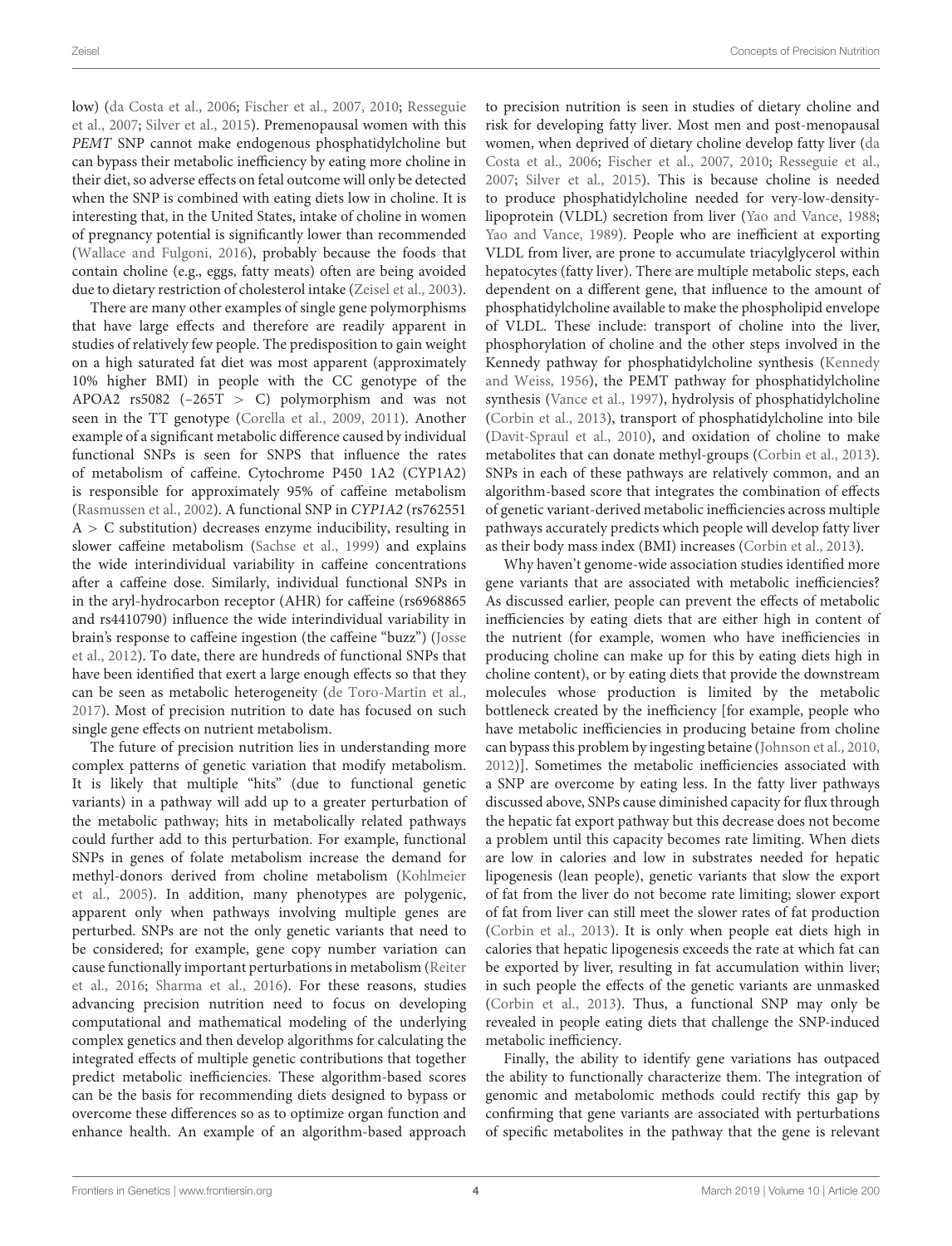to. As discussed earlier, dietary intake must be considered in such metabolomic analyses, as gene variation may only have a functional effect under specific diet conditions. There are relatively few genetic studies that also contain good information on dietary intake and this limits the development of diet x gene interactions that can inform precision nutrition. Fortunately, the NHANES studies by the US Centers for Disease Control now collect phenotypic, genetic and dietary data [\(Wallace and](#page-10-2) [Fulgoni,](#page-10-2) [2016\)](#page-10-2). Such data sets are very valuable. It is a problem that the assessment of dietary intake is much more variable than is assessment of gene sequence [\(Shim et al.,](#page-9-16) [2014\)](#page-9-16). Computerassisted diet intake assessment is developing nicely [\(Schap et al.,](#page-9-17) [2014\)](#page-9-17), but still, there is a pressing need for enhanced methods for assessing dietary intake. It is possible that, through measuring biomarkers, diet intake can be imputed and that this will provide a solution for improving assessment of diet intake. Studies using metabolomics to measure metabolite patterns associated with dietary patterns have promise [\(Menni et al.,](#page-9-18) [2013;](#page-9-18) [Kinross et al.,](#page-8-13) [2014;](#page-8-13) [Beger et al.,](#page-7-4) [2016;](#page-7-4) [Pallister et al.,](#page-9-19) [2016;](#page-9-19) [Guasch-Ferre et al.,](#page-8-14) [2018\)](#page-8-14). However, metabolic heterogeneity is likely to affect levels of these biomarkers, sometimes independently of dietary intake, introducing variability in the relationships between these markers and diet intake. Whatever enhanced methods become available, dietary intake data needs to be included in the big data analyses of factors that influence metabolic heterogeneity. There is a pressing need for investment in this research area.

Because a person's genetic code stays relatively constant over the lifespan, the power of such gene-variant-based predictions is that they are measurable at any time in life, unlike most other risk factors. Excellent molecular tools are available for assessing gene sequence and genetic polymorphisms. For this reason, nutrigenetics/nutrigenomics has advanced more rapidly in making contributions to precision nutrition. However, genetic variation is only one contributor to metabolic heterogeneity.

# EPIGENETIC DIFFERENCES AS A SOURCE OF METABOLIC **HETEROGENEITY**

The genetic code alone is not enough to predict phenotype. Cells in the body have highly diverse functions in different tissues and organs despite containing almost identical genetic code. These differences are due to epigenetic regulation of the genome [\(Ideraabdullah and Zeisel,](#page-8-15) [2018\)](#page-8-15). Epigenetic regulation involves the placement of chemical marks on DNA or histones by enzymes known as writers, these marks must be recognized by specific regulator enzymes called readers that then suppress or activate gene transcription or suppress mRNA translation into protein, and ultimately the effects of these marks must be ended by enzymes called erasers that remove the epigenetic marks. To date there are two types of epigenetic marks in people: covalent modifications to DNA and covalent modifications to histone proteins.

DNA methylation is the most widely studied epigenetic mark. DNA becomes methylated by the addition of a methyl-group to cytosine to generate 5-methylcytosine (5mC). In people, 5mC occurs primarily at palindromic CG dinucleotides [\(Szyf,](#page-9-20) [2005\)](#page-9-20). The presence of 5mC at a locus is associated with either gene repression or activation depending on location within the gene [\(Jones,](#page-8-16) [2012\)](#page-8-16). For example, while 5mC at promoter regions is often associated with gene repression, 5mC in the gene body (introns and exons) is often associated with gene activation [\(Ideraabdullah and Zeisel,](#page-8-15) [2018\)](#page-8-15). 5mC often does not initiate gene silencing but rather acts as a mechanism of maintaining the silenced state of a gene [\(Jones,](#page-8-16) [2012\)](#page-8-16). DNA methylation induces metabolic heterogeneity, but conversely diet and metabolic heterogeneity influences DNA methylation [\(Jones,](#page-8-16) [2012\)](#page-8-16). The methyl-groups used to mark DNA are derived from S-adenosylmethionine, which is derived from dietary methionine, 5-methyltetrahydrofolate, and betaine (from choline) and DNA methylation is directly modulated by dietary intake [\(Wolff et al.,](#page-10-6) [1998;](#page-10-6) [Szyf,](#page-9-20) [2005;](#page-9-20) [Dolinoy et al.,](#page-8-17) [2006;](#page-8-17) [Waterland et al.,](#page-10-7) [2006,](#page-10-7) [2007;](#page-10-8) [Mehedint et al.,](#page-9-21) [2010;](#page-9-21) [Jones,](#page-8-16) [2012;](#page-8-16) [Dominguez-Salas et al.,](#page-8-18) [2014;](#page-8-18) [Ideraabdullah and Zeisel,](#page-8-15) [2018\)](#page-8-15). Methods for assessing DNA methylation have recently been reviewed [\(Shen and Waterland,](#page-9-22) [2007\)](#page-9-22).

The nucleosome consists of eight histone proteins, two copies each of four core histones: H2A, H2B, H3, and H4, around which 147 bp of DNA is wrapped [\(Lai and Pugh,](#page-8-19) [2017\)](#page-8-19). Histones modulate active (open) versus inactive (closed) chromatin configuration. This function is regulated by posttranslational histone modifications made to the amino-terminal "tails" of histones [\(Strahl and Allis,](#page-9-23) [2000\)](#page-9-23). These marks include methylation, acetylation, biotinylation, propionylation, succinylation, citrullination, butyrylation, glutathionylation, malonylation, formylation, crotonylation as well as ADPribosylation, GlcNAcylation, phosphorylation, hydroxylation and oxidation [\(Zhao and Garcia,](#page-10-9) [2015\)](#page-10-9). Not only do histone modifications modulate genes of nutrient metabolism, many of the above marks on histones are directly derived from metabolism of nutrients and are sensitive to dietary intake [\(Ideraabdullah and Zeisel,](#page-8-15) [2018\)](#page-8-15). For example, many histone demethylases are α-ketoglutarate-dependent dioxygenases that derive this substrate from nutrient metabolism; activity of these enzymes is also iron dependent [\(Kaelin and McKnight,](#page-8-20) [2013\)](#page-8-20). This may explain why manipulating diet fat intake alters histone methylation [\(Inoue et al.,](#page-8-21) [2015;](#page-8-21) [Leung et al.,](#page-8-22) [2016\)](#page-8-22). Similar to DNA methylation, histone methylation is dependent on the availability of methyl-groups produced from dietary methylgroup donors [\(Strahl and Allis,](#page-9-23) [2000;](#page-9-23) [Shen and Waterland,](#page-9-22) [2007;](#page-9-22) [Davison et al.,](#page-8-23) [2009;](#page-8-23) [Mehedint et al.,](#page-9-21) [2010;](#page-9-21) [Jiang et al.,](#page-8-24) [2012;](#page-8-24) [Kaelin and McKnight,](#page-8-20) [2013;](#page-8-20) [Dominguez-Salas et al.,](#page-8-18) [2014;](#page-8-18) [Inoue et al.,](#page-8-21) [2015;](#page-8-21) [Zhao and Garcia,](#page-10-9) [2015;](#page-10-9) [Leung et al.,](#page-8-22) [2016;](#page-8-22) [Lai](#page-8-19) [and Pugh,](#page-8-19) [2017\)](#page-8-19). Histone acetylation is also nutrient sensitive, multiple components of the diet (such as butyrate) inhibit histone deacetylases [\(Rajendran et al.,](#page-9-24) [2011\)](#page-9-24). Some of these components are generated by gut microbiota-dependent mechanisms.

Though epigenetic marks are the most studied forms of epigenetic variation, there are also non-coding RNAs that contribute an important mechanism of epigenetic regulation of the genome [\(Deveson et al.,](#page-8-25) [2017\)](#page-8-25) and can interact with DNA, RNA, or protein to regulate gene expression, transcription and post-transcriptional activity, respectively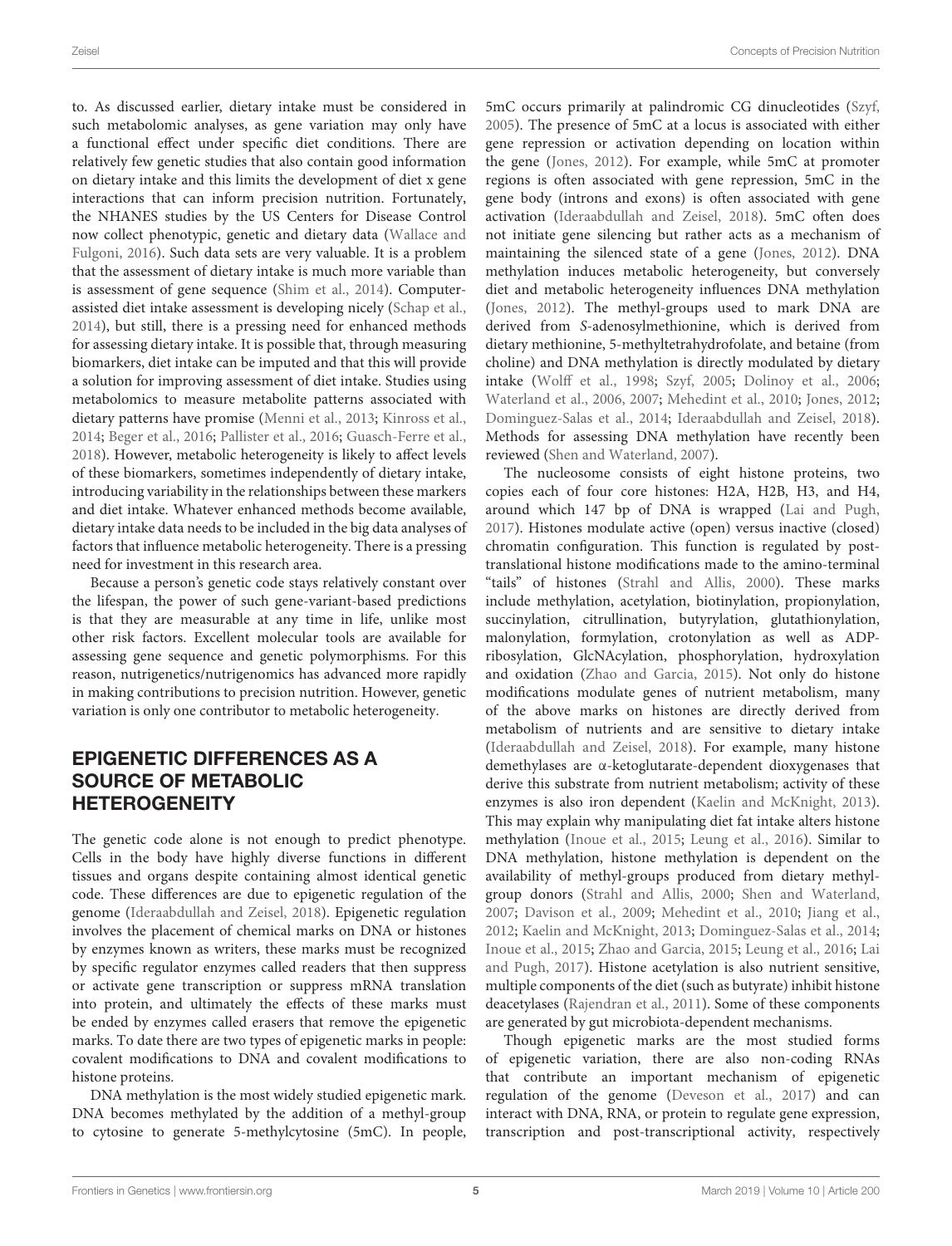[\(Holoch and Moazed,](#page-8-26) [2015\)](#page-8-26). The best characterized, in terms of epigenetic function is microRNA (miR). These short non-coding RNA bind complementary mRNA targets and mark them for cleavage, degradation, or translational repression depending on the degree of base pair matching [\(Saetrom et al.,](#page-9-25) [2007\)](#page-9-25). MiR expression is sensitive to diet intake. For example, DNA methylation of miR 1451-5p inhibits its expression [\(Du et al.,](#page-8-27) [2016\)](#page-8-27). Dietary restriction of maternal choline intake results in the overexpression of miRs in fetal brain [\(Trujillo-Gonzalez](#page-9-26) [et al.,](#page-9-26) [2018\)](#page-9-26). One of these overexpressed miRs is miR129-5p; this miR prevents the formation of the epidermal growth factor receptor (EGFR) [\(Wang et al.,](#page-10-1) [2016\)](#page-10-1). Because an EGF signal is required for normal neural progenitor cell proliferation and differentiation, the low choline -induced overexpression of miR129-5p results in abnormal brain development [\(Trujillo-](#page-9-26)[Gonzalez et al.,](#page-9-26) [2018\)](#page-9-26). Interestingly, many miRs are regulated at the transcriptional level by DNA methylation [\(Sengupta et al.,](#page-9-27) [2016\)](#page-9-27). As discussed earlier, DNA methylation is sensitive to dietary intake [\(Ideraabdullah and Zeisel,](#page-8-15) [2018\)](#page-8-15). Diets high in methyl-group donors (methionine, B12, folate and choline) can increase DNA methylation of specific genes that result in a permanent change in phenotype (e.g., coat color in the Agouti mouse) [\(Waterland,](#page-10-10) [2006\)](#page-10-10). DNA methylation, histone modifications and non-coding RNA are known to work together through separate but collaborative functions [\(Strahl and Allis,](#page-9-23) [2000\)](#page-9-23) to modulate metabolic function.

Unlike the DNA sequence, epigenetic marks and non-coding RNAs are changeable during the lifespan, especially during early life, and these changes mediate the retuning of metabolism to adjust to the realities of nutrient availability and environment [\(Ideraabdullah and Zeisel,](#page-8-15) [2018\)](#page-8-15). Thus, the timing of data collection is important. This adds a layer of complexity that will have to be dealt with as the science of precision nutrition is refined. Not only is nutrient metabolism modified by epigenetic differences, but these differences themselves are influenced by dietary intake and environment [\(Ideraabdullah and Zeisel,](#page-8-15) [2018\)](#page-8-15).

New technology makes assessing DNA methylation and assessing epigenetic marks on histones reasonably easy [\(Strahl](#page-9-23) [and Allis,](#page-9-23) [2000;](#page-9-23) [Waterland,](#page-10-10) [2006;](#page-10-10) [Saetrom et al.,](#page-9-25) [2007;](#page-9-25) [Shen](#page-9-22) [and Waterland,](#page-9-22) [2007;](#page-9-22) [Davison et al.,](#page-8-23) [2009;](#page-8-23) [Rajendran et al.,](#page-9-24) [2011;](#page-9-24) [Jiang et al.,](#page-8-24) [2012;](#page-8-24) [Kaelin and McKnight,](#page-8-20) [2013;](#page-8-20) [Holoch and](#page-8-26) [Moazed,](#page-8-26) [2015;](#page-8-26) [Inoue et al.,](#page-8-21) [2015;](#page-8-21) [Zhao and Garcia,](#page-10-9) [2015;](#page-10-9) [Du et al.,](#page-8-27) [2016;](#page-8-27) [Leung et al.,](#page-8-22) [2016;](#page-8-22) [Sengupta et al.,](#page-9-27) [2016;](#page-9-27) [Deveson et al.,](#page-8-25) [2017;](#page-8-25) [Lai and Pugh,](#page-8-19) [2017;](#page-8-19) [Trujillo-Gonzalez et al.,](#page-9-26) [2018\)](#page-9-26). The challenge for use of epigenetics to refine precision nutrition is that there are still methodologic issues that must be overcome before scientists can effectively assess epigenetic contributions to metabolic heterogeneity. First, epigenetic marks and noncoding RNAs are usually tissue specific. As discussed earlier, these epigenetic differences direct genes to perform tissue-specific functions. Therefore, epigenetic analyses of lymphocytes usually will not provide accurate information about epigenetic marks in the target tissues that are important for metabolism (e.g., liver, muscle, brain, etc.). It is necessary to obtain a sample from the target tissue in order to obtain epigenetic analyses that reflect epigenetic regulation of that specific tissue's gene expression, for the most part not a practical endeavor in studies

of nutrition in people. At this time, there is no obvious solution to this problem. Perhaps, using imaging techniques such as in vivo fluorescent labeling [\(Beckman et al.,](#page-7-5) [2018\)](#page-7-5) will permit the development of non-invasive methods for the study epigenetic marks in tissues; it may be possible to use circulating cell-free DNA that is released from tissues to assess epigenetic marks within those tissues [\(Oussalah et al.,](#page-9-28) [2018\)](#page-9-28), but a great deal of research must be completed before we understand enough to use such an approach.

# MICROBIOME AS A SOURCE OF METABOLIC HETEROGENEITY

The gastrointestinal tract is the main route whereby people access nutrients; it is colonized by trillions of microbes [\(Qin](#page-9-29) [et al.,](#page-9-29) [2010\)](#page-9-29). These microbes evolved over time to thrive in the human gastrointestinal tract, together, their genomes are ten times larger than the human genome, and they can metabolize almost any substrate that is presented to them [\(Goodman and](#page-8-28) [Gordon,](#page-8-28) [2010\)](#page-8-28). Often, these microbes access these nutrients before they are available to the people they colonize and the microbes metabolize foods and make small molecules that people then absorb [\(Manor et al.,](#page-9-30) [2014;](#page-9-30) [Hall and Versalovic,](#page-8-29) [2018\)](#page-8-29). This can modulate how much energy people derive from foods [\(Scheithauer et al.,](#page-9-31) [2016\)](#page-9-31), provide people with essential vitamins [like vitamin K [\(Ramakrishna,](#page-9-32) [2013\)](#page-9-32)], create regulator molecules such as short chain fatty acids [\(Ramakrishna,](#page-9-32) [2013\)](#page-9-32), and modify the availability of other essential nutrients [such as choline [\(Zeisel and Warrier,](#page-10-11) [2017\)](#page-10-11)]. People vary greatly in the microbes that they harbor [\(Eckburg et al.,](#page-8-30) [2005\)](#page-8-30), thus, the microbes populating our intestines are an important source of metabolic heterogeneity between people.

The composition of the gut microbiome is shaped predominantly by environmental factors such as diet and host genetics have a lesser role in determining microbiome composition (heritability of gut microbiome taxa is <2%). Changes in the microbiome can occur rapidly after changes in diet [\(David et al.,](#page-7-6) [2014\)](#page-7-6). The inherent complexity of the microbiome ecosystem makes assessing its contributions to metabolic heterogeneity challenging [\(Manor et al.,](#page-9-30) [2014\)](#page-9-30). The tools that are currently available for studying the microbiome are still not as well developed as the tools available for studying genetic variation. These tools have been best at telling us the names of the bacteria that are present in the microbiome [there are more than 1000 operational taxonomic units [\(Yatsunenko](#page-10-12) [et al.,](#page-10-12) [2012\)](#page-10-12)]; note that current methodology still has difficulty identifying fungi in the microbiome, but better methods are being refined that can functionally characterize the microbiota in terms of metabolism. Adding up the contributions of individual species of bacteria does not accurately predict metabolism in the microbiome because of the complex web of interactions between the microbes and the human gut [\(Manor et al.,](#page-9-30) [2014\)](#page-9-30). Significant progress is being made on developing in silico network-based models of metabolism by the microbiome [\(Levy and Borenstein,](#page-9-33) [2013\)](#page-9-33) but they are not yet refined enough to use to predict effects on human nutritional requirements and responses. Despite this,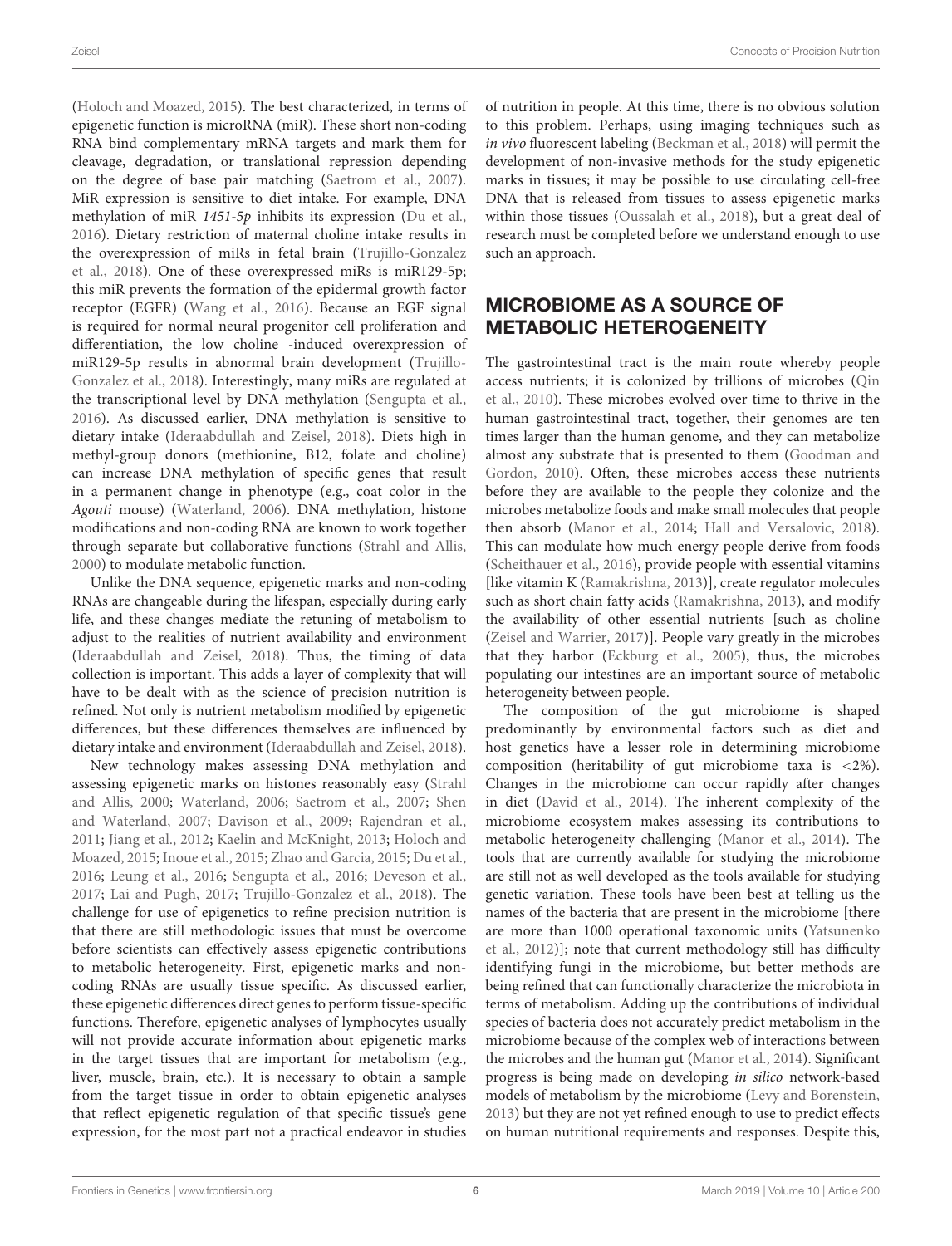currently available microbiome data significantly improve the prediction accuracy for some outcomes relevant to precision nutrition compared to models that use only host genetic and environmental data [\(Wu et al.,](#page-10-13) [2011;](#page-10-13) [Yatsunenko et al.,](#page-10-12) [2012;](#page-10-12) [Levy and Borenstein,](#page-9-33) [2013;](#page-9-33) [David et al.,](#page-7-6) [2014;](#page-7-6) [Korem et al.,](#page-8-31) [2017;](#page-8-31) [Rothschild et al.,](#page-9-34) [2018\)](#page-9-34). An interesting study used an algorithm that integrated blood metabolite measures, dietary habits, anthropometrics, physical activity and gut microbiota data to accurately predict variation in post-prandial glycemic response to meals between individuals [\(Zeevi et al.,](#page-10-14) [2015\)](#page-10-14).

There is a growing catalog of microbiome-related differences that modify host metabolic function. The end products of polysaccharide fermentation by gut bacteria are short-chain fatty acids (including propionate, butyrate, and acetate) and these provide an energy source for colonocytes. This contribution can represent up to 10% of daily caloric requirements [\(den](#page-8-32) [Besten et al.,](#page-8-32) [2013\)](#page-8-32). Variation in microbiome composition is associated with several metabolic diseases such as obesity [\(Ley](#page-9-35) [et al.,](#page-9-35) [2005\)](#page-9-35). Destruction by gut bacteria of essential nutrients can increase dietary requirements for these nutrients. For example, the presence of choline-consuming gut bacteria is associated with lower serum concentrations of choline in the host [\(Romano et al.,](#page-9-36) [2017\)](#page-9-36). Such studies suggest that, in terms of human metabolic heterogeneity, variation in the microbiome exerts a large effect, and microbiome data need to be included in the computational and mathematical modeling of the underlying complex biological systems that are developed to advance precision nutrition.

There are inherent challenges in the design of many microbiome studies. Often, the diet of the person being studied is not controlled when the microbiome is characterized (or else fasting is the only dietary condition studied). It is important that scientists develop better methods because organisms with the same name often do not express or activate the same metabolic pathways as this is dependent on the substrates they are growing in. Meta-omic methods are maturing, sequencing of the RNA in the microbes of the gastrointestinal tract will tell us which genes they have expressed [\(Hor et al.,](#page-8-33) [2018\)](#page-8-33), proteomics may tell us which proteins they are making [\(Jin et al.,](#page-8-34) [2017\)](#page-8-34), and metabolomic methods can tell us what metabolites they are producing [\(Lamichhane et al.,](#page-8-35) [2018\)](#page-8-35). The integration of these types of data with data on metabolic heterogeneity of people will eventually generate useful catalogs of microbiome-related causes of human metabolic heterogeneity. This is an important area for investment in research.

## ENVIRONMENTAL EXPOSURE VARIATION

Some of the genes and proteins important for both human and microbial metabolism are sensitive to metabolites of environmental chemicals that people are exposed to. Hormones and growth factors control metabolic pathways related to energy balance, nutrient absorption, glucose metabolism (insulin, glucagon), and lipid metabolism. The discovery of obesogenic environmental chemicals [\(Baillie-Hamilton,](#page-7-7) [2002\)](#page-7-7) that include endocrine disrupter chemicals makes it apparent that human

metabolic heterogeneity can arise because of differential exposure to environmental chemicals that modify hormonal signaling [\(Heindel et al.,](#page-8-36) [2017\)](#page-8-36). Estrogen is involved in the regulation of metabolism because this hormone modulates of food intake, body weight, glucose/insulin balance, body fat distribution, lipogenesis and lipolysis, and energy consumption. Estrogen targets POMC neurons and represses the synthesis of NPY and AgRP and thereby inhibits food intake [\(Asarian and](#page-7-8) [Geary,](#page-7-8) [2006;](#page-7-8) [Clegg,](#page-7-9) [2012;](#page-7-9) [Heindel et al.,](#page-8-36) [2017\)](#page-8-36). Leptin interacts with estrogen to regulate energy metabolism [\(Roepke,](#page-9-37) [2009;](#page-9-37) [Clegg,](#page-7-9) [2012\)](#page-7-9). Bisphenol A (BPA), a well-studied endocrine disrupter chemical, increases weight gain and body fat after developmental exposure [\(Yang et al.,](#page-10-15) [2016;](#page-10-15) [Stojanoska et al.,](#page-9-38) [2017;](#page-9-38) [Amin et al.,](#page-7-10) [2019\)](#page-7-10) and induces insulin resistance [\(Heindel](#page-8-36) [et al.,](#page-8-36) [2017\)](#page-8-36). Approximately 1000 endocrine disrupter chemicals have been described [\(Heindel et al.,](#page-8-36) [2017\)](#page-8-36), and exposure to them can result in adverse health outcomes [\(Heindel et al.,](#page-8-37) [2015\)](#page-8-37). Phthalate metabolites (used in the manufacture of plastics) activate peroxisome proliferator-activated receptors (PPAR) and thereby modify PPAR-modulated pathways in carbohydrate and lipid metabolism [\(Kim and Park,](#page-8-38) [2014\)](#page-8-38). Finally, it is not only exposure to chemicals that needs to be considered, but exposure to environmental light as well [\(Versteeg et al.,](#page-10-16) [2016\)](#page-10-16). Most people in developed countries live in areas where the night sky is illuminated above the threshold for light pollution. Human metabolic pathways increase and decrease in activity with circadian rhythms that are modulated by light exposure. Activity/feeding and resting/fasting periods and energy expenditure are regulated by light-sensitive molecular mechanisms in the central clock that is located in the suprachiasmatic nuclei of the hypothalamus [\(Versteeg et al.,](#page-10-16) [2016\)](#page-10-16). In healthy humans, blood glucose concentrations and glucose tolerance possesses a diurnal variation, with lower glucose tolerance in the afternoon compared with the morning; insulin sensitivity of peripheral tissues and insulin secretion are both further reduced in the evening [\(Jarrett et al.,](#page-8-39) [1972\)](#page-8-39). Exposure to light pollution therefore, modifies metabolism of nutrients and changes the timing when biomarkers of metabolism need to be assessed.

Investments in understanding the interactions between environmental exposures and nutrient metabolism are needed in order to generate the data to be included in the computational and mathematical modeling of the underlying complex biological systems that describe and inform precision nutrition.

## METHOD LIMITATIONS AND CHALLENGES

The methods for measuring the effects of genetic variation on nutritional phenotype (nutrition-related changes in phenotype, especially health outcomes related to diet intake) are relatively mature. The major limitations derive from two sources: (1) methods for assessing diet intake are prone to errors much greater than are methods for measuring genotype or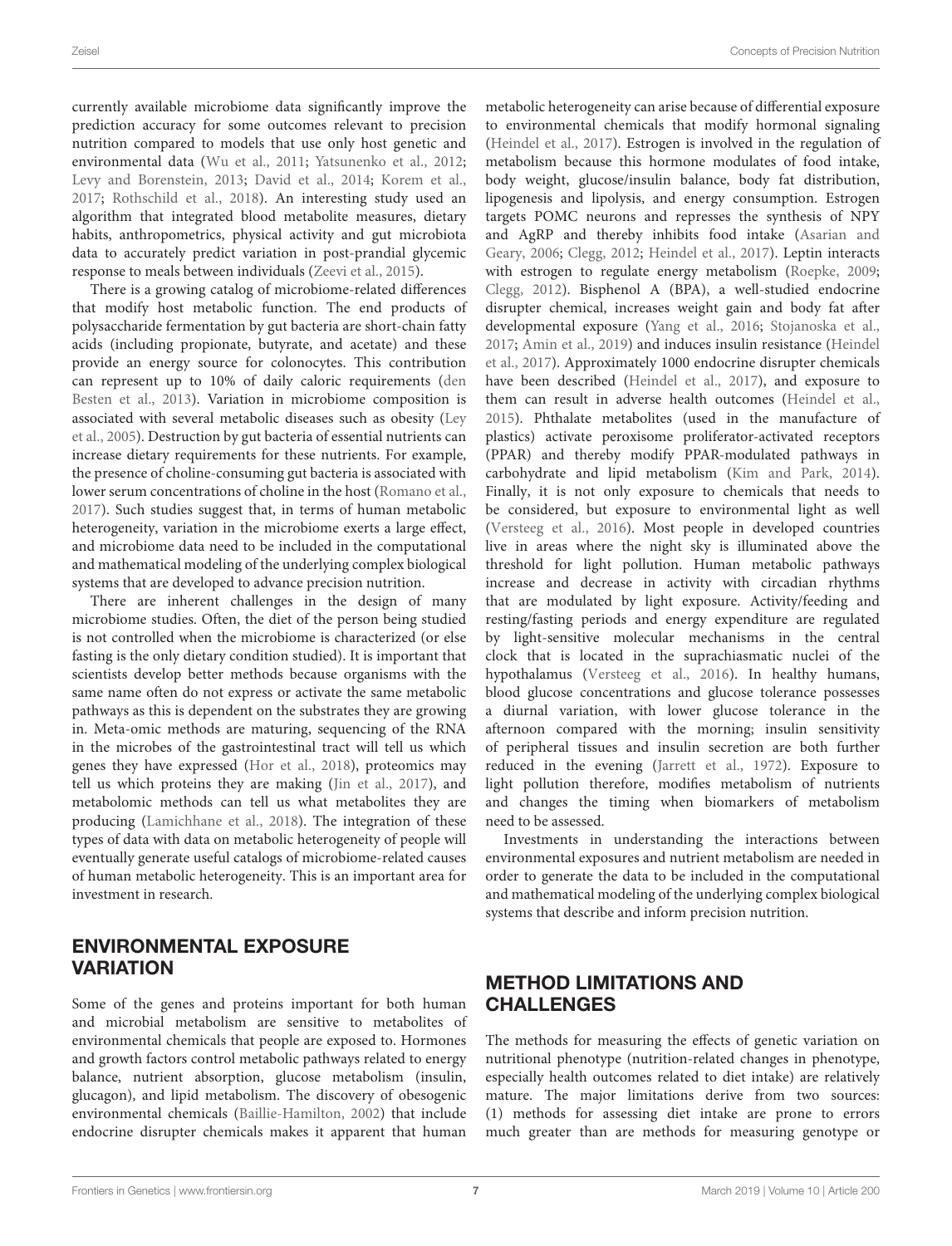nutritional phenotype, and (2) not enough data sets exist where diet intake, genetics and nutritional phenotype are measured at the same time.

The methods for measuring the effects of epigenetic variation on nutritional phenotype are not yet refined enough for most applications in precision nutrition. There are excellent methods for measuring epigenetic variation in accessible tissues, but often these tissues are not the targets of interest relative to the changes observed in nutritional phenotype. There are very few data sets exist where diet intake, epigenetics and nutritional phenotype are measured at the same time.

The methods for measuring the effects of microbiome variation on nutritional phenotype are also limited because of difficulties in characterizing the complete microbiome (including fungi) and the metabolic functions of each of the component microbiota. These methods are developing rapidly. There are very few data sets exist where diet intake, functional characterization of microbiota and nutritional phenotype are measured at the same time.

The methods for measuring the effects of environmental variation on nutritional phenotype are available for common environmental exposures, but are limited because so few data sets exist that measure where diet intake, environmental exposures and nutritional phenotype at the same time.

Once it is possible to accurately measure all of the above, and once data sets are available from studies that measure all the above variables, the final barrier to developing precision nutrition is the understanding of the systems biology governing the interactions between all of these complex variables. To do this, mathematical models will need to be developed based on data sets that derive from experiments where diet intake, genetic, epigenetic, microbiome, environmental exposure and nutritional phenotype measures are made in the same people. Though rough approximation of such data sets can be achieved by combining studies that measure only some of the variables of interest, ultimately it will be important for funding organizations to invest in some studies that collect

### **REFERENCES**

- <span id="page-7-10"></span>Amin, M. M., Ebrahim, K., Hashemi, M., Shoshtari-Yeganeh, B., Rafiei, N., Mansourian, M., et al. (2019). Association of exposure to bisphenol a with obesity and cardiometabolic risk factors in children and adolescents. Int. J. Environ. Health Res. 29, 94–106. [doi: 10.1080/09603123.2018.1515896](https://doi.org/10.1080/09603123.2018.1515896)
- <span id="page-7-8"></span>Asarian, L., and Geary, N. (2006). Modulation of appetite by gonadal steroid hormones. Philos. Trans. R. Soc. Lond. B Biol. Sci. 361, 1251–1263. [doi: 10.1098/](https://doi.org/10.1098/rstb.2006.1860) [rstb.2006.1860](https://doi.org/10.1098/rstb.2006.1860)
- <span id="page-7-7"></span>Baillie-Hamilton, P. F. (2002). Chemical toxins: a hypothesis to explain the global obesity epidemic. J. Altern. Complement. Med. 8, 185–192. [doi: 10.1089/](https://doi.org/10.1089/107555302317371479) [107555302317371479](https://doi.org/10.1089/107555302317371479)
- <span id="page-7-5"></span>Beckman, W., Vuist, I. M., Kempe, H., and Verschure, P. J. (2018). Cell-to-cell transcription variability as measured by single-molecule RNA fish to detect epigenetic state switching. Methods Mol. Biol. 1767, 385–393. [doi: 10.1007/978-](https://doi.org/10.1007/978-1-4939-7774-1_21) [1-4939-7774-1\\_21](https://doi.org/10.1007/978-1-4939-7774-1_21)
- <span id="page-7-4"></span>Beger, R. D., Dunn, W., Schmidt, M. A., Gross, S. S., Kirwan, J. A., Cascante, M., et al. (2016). Metabolomics enables precision medicine: "A white paper, community perspective". Metabolomics 12:149. [doi: 10.1007/s11306-016-](https://doi.org/10.1007/s11306-016-1094-6) [1094-6](https://doi.org/10.1007/s11306-016-1094-6)

all the needed data so that these systems biology models can be validated.

# TRANSLATION TO PRACTICE

Precision Nutrition uses an understanding of metabolic heterogeneity and its sources in order to refine the prediction of requirements and responses to nutrients in individuals. It promises to explain why some people are responders or non-responders in diet intervention clinical trials. It will be used to refine dietary recommendations for large segments of the population, as haplotypes, diet intakes, and microbiome composition tend to be distributed similarly in large chunks of the population that share similar ancestry and lifestyles. Clinicians will be able to use precision nutrition science to provide individualized dietary recommendations, but before this can start tools will have to be created that can convert complex modeling of the systems biology of precision nutrition into recommendations for diet, diet supplement, behavioral and pharmaceutical interventions that can be offered by health professionals. Precision Nutrition is essentially a big data problem, as metabolic heterogeneity involves very complex interactions between thousands of genes, thousands of microbe taxonomic units and many different diets and environmental exposures.

### AUTHOR CONTRIBUTIONS

SZ wrote the manuscript and was responsible for its contents.

### FUNDING

SZ was received research funding from the US National Institute of Diabetes and Digestive and Kidney Diseases, from the US Department of Agriculture and from Balchem. This work was supported by NIDDK grants DK115380 and DK056350.

- <span id="page-7-9"></span>Clegg, D. J. (2012). Minireview: the year in review of estrogen regulation of metabolism. Mol. Endocrinol. 26, 1957–1960. [doi: 10.1210/me.2012-1284](https://doi.org/10.1210/me.2012-1284)
- <span id="page-7-3"></span>Corbin, K. D., Abdelmalek, M. F., Spencer, M. D., da Costa, K. A., Galanko, J. A., Sha, W., et al. (2013). Genetic signatures in choline and 1-carbon metabolism are associated with the severity of hepatic steatosis. FASEB J. 27, 1674–1689. [doi: 10.1096/fj.12-219097](https://doi.org/10.1096/fj.12-219097)
- <span id="page-7-1"></span>Corella, D., Peloso, G., Arnett, D. K., Demissie, S., Cupples, L. A., Tucker, K., et al. (2009). APOA2, dietary fat, and body mass index: replication of a gene-diet interaction in 3 independent populations. Arch. Intern. Med. 169, 1897–1906. [doi: 10.1001/archinternmed.2009.343](https://doi.org/10.1001/archinternmed.2009.343)
- <span id="page-7-2"></span>Corella, D., Tai, E. S., Sorli, J. V., Chew, S. K., Coltell, O., Sotos-Prieto, M., et al. (2011). Association between the APOA2 promoter polymorphism and body weight in Mediterranean and Asian populations: replication of a gene-saturated fat interaction. Int. J. Obes. 35, 666–675. [doi: 10.1038/ijo.2010.187](https://doi.org/10.1038/ijo.2010.187)
- <span id="page-7-0"></span>da Costa, K. A., Kozyreva, O. G., Song, J., Galanko, J. A., Fischer, L. M., and Zeisel, S. H. (2006). Common genetic polymorphisms affect the human requirement for the nutrient choline. FASEB J. 20, 1336–1344. [doi: 10.1096/fj.06-5734com](https://doi.org/10.1096/fj.06-5734com)
- <span id="page-7-6"></span>David, L. A., Maurice, C. F., Carmody, R. N., Gootenberg, D. B., Button, J. E., Wolfe, B. E., et al. (2014). Diet rapidly and reproducibly alters the human gut microbiome. Nature 505, 559–563. [doi: 10.1038/nature12820](https://doi.org/10.1038/nature12820)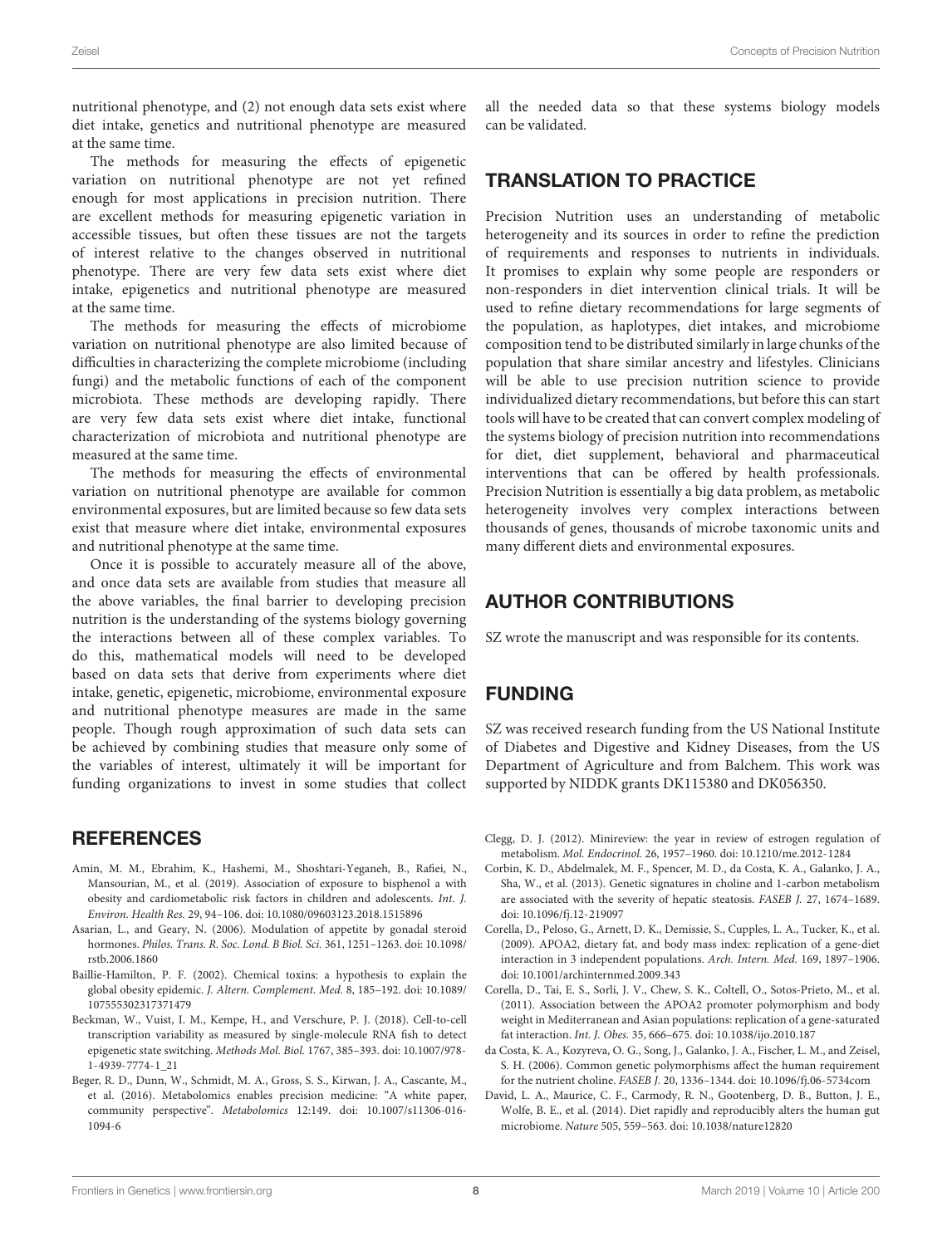- <span id="page-8-23"></span>Davison, J. M., Mellott, T. J., Kovacheva, V. P., and Blusztajn, J. K. (2009). Gestational choline supply regulates methylation of histone H3, expression of histone methyltransferases G9a (Kmt1c) and Suv39h1 (Kmt1a), and DNA methylation of their genes in rat fetal liver and brain. J. Biol. Chem. 284, 1982–1989. [doi: 10.1074/jbc.M807651200](https://doi.org/10.1074/jbc.M807651200)
- <span id="page-8-10"></span>Davit-Spraul, A., Gonzales, E., Baussan, C., and Jacquemin, E. (2010). The spectrum of liver diseases related to ABCB4 gene mutations: pathophysiology and clinical aspects. Semin. Liver Dis. 30, 134–146. [doi: 10.1055/s-0030-1253223](https://doi.org/10.1055/s-0030-1253223)
- <span id="page-8-7"></span>de Toro-Martin, J., Arsenault, B. J., Despres, J. P., and Vohl, M. C. (2017). Precision nutrition: a review of personalized nutritional approaches for the prevention and management of metabolic syndrome. Nutrients 9:913. [doi: 10.](https://doi.org/10.3390/nu9080913) [3390/nu9080913](https://doi.org/10.3390/nu9080913)
- <span id="page-8-32"></span>den Besten, G., van Eunen, K., Groen, A. K., Venema, K., Reijngoud, D. J., and Bakker, B. M. (2013). The role of short-chain fatty acids in the interplay between diet, gut microbiota, and host energy metabolism. J. Lipid Res. 54, 2325–2340. [doi: 10.1194/jlr.R036012](https://doi.org/10.1194/jlr.R036012)
- <span id="page-8-25"></span>Deveson, I. W., Hardwick, S. A., Mercer, T. R., and Mattick, J. S. (2017). The dimensions, dynamics, and relevance of the mammalian noncoding transcriptome. Trends Genet. 33, 464–478. [doi: 10.1016/j.tig.2017.04.004](https://doi.org/10.1016/j.tig.2017.04.004)
- <span id="page-8-17"></span>Dolinoy, D. C., Weidman, J. R., Waterland, R. A., and Jirtle, R. L. (2006). Jirtle, maternal genistein alters coat color and protects Avy mouse offspring from obesity by modifying the fetal epigenome. Environ. Health Perspect. 114, 567– 572. [doi: 10.1289/ehp.8700](https://doi.org/10.1289/ehp.8700)
- <span id="page-8-18"></span>Dominguez-Salas, P., Moore, S. E., Baker, M. S., Bergen, A. W., Cox, S. E., Dyer, R. A., et al. (2014). Maternal nutrition at conception modulates DNA methylation of human metastable epialleles. Nat. Commun. 5:3746. [doi: 10.](https://doi.org/10.1038/ncomms4746) [1038/ncomms4746](https://doi.org/10.1038/ncomms4746)
- <span id="page-8-27"></span>Du, J., Cheng, X., Shen, L., Tan, Z., Luo, J., Wu, X., et al. (2016). Methylation of miR-145a-5p promoter mediates adipocytes differentiation. Biochem. Biophys. Res. Commun. 475, 140–148. [doi: 10.1016/j.bbrc.2016.](https://doi.org/10.1016/j.bbrc.2016.05.057) [05.057](https://doi.org/10.1016/j.bbrc.2016.05.057)
- <span id="page-8-30"></span>Eckburg, P. B., Bik, E. M., Bernstein, C. N., Purdom, E., Dethlefsen, L., Sargent, M., et al. (2005). Diversity of the human intestinal microbial flora. Science 308, 1635–1638. [doi: 10.1126/science.1110591](https://doi.org/10.1126/science.1110591)
- <span id="page-8-5"></span>Fischer, L. M., da Costa, K. A., Kwock, L., Galanko, J., and Zeisel, S. H. (2010). Dietary choline requirements of women: effects of estrogen and genetic variation. Am. J. Clin. Nutr. 92, 1113–1119. [doi: 10.3945/ajcn.2010.30064](https://doi.org/10.3945/ajcn.2010.30064)
- <span id="page-8-4"></span>Fischer, L. M., daCosta, K., Kwock, L., Stewart, P., Lu, T.-S., Stabler, S., et al. (2007). Sex and menopausal status influence human dietary requirements for the nutrient choline. Am. J. Clin. Nutr. 85, 1275–1285. [doi: 10.1093/ajcn/85.5.1275](https://doi.org/10.1093/ajcn/85.5.1275)
- <span id="page-8-28"></span>Goodman, A. L., and Gordon, J. I. (2010). Our unindicted coconspirators: human metabolism from a microbial perspective. Cell Metabol. 12, 111–116. [doi: 10.](https://doi.org/10.1016/j.cmet.2010.07.001) [1016/j.cmet.2010.07.001](https://doi.org/10.1016/j.cmet.2010.07.001)
- <span id="page-8-14"></span>Guasch-Ferre, M., Bhupathiraju, S. N., and Hu, F. B. (2018). Use of metabolomics in improving assessment of dietary intake. Clin. Chem. 64, 82–98. [doi: 10.1373/](https://doi.org/10.1373/clinchem.2017.272344) [clinchem.2017.272344](https://doi.org/10.1373/clinchem.2017.272344)
- <span id="page-8-29"></span>Hall, A., and Versalovic, J. (2018). Microbial metabolism in the mammalian gut: molecular mechanisms and clinical implications. J. Pediatr. Gastroenterol. Nutr. 66(Suppl. 3), S72–S79. [doi: 10.1097/MPG.0000000000001857](https://doi.org/10.1097/MPG.0000000000001857)
- <span id="page-8-37"></span>Heindel, J. J., Balbus, J., Birnbaum, L., Brune-Drisse, M. N., Grandjean, P., Gray, K., et al. (2015). Developmental origins of health and disease: integrating environmental influences. Endocrinology 156, 3416–3421. [doi: 10.1210/EN.](https://doi.org/10.1210/EN.2015-1394) [2015-1394](https://doi.org/10.1210/EN.2015-1394)
- <span id="page-8-36"></span>Heindel, J. J., Blumberg, B., Cave, M., Machtinger, R., Mantovani, A., Mendez, M. A., et al. (2017). Metabolism disrupting chemicals and metabolic disorders. Reprod. Toxicol. 68, 3–33. [doi: 10.1016/j.reprotox.2016.10.001](https://doi.org/10.1016/j.reprotox.2016.10.001)
- <span id="page-8-26"></span>Holoch, D., and Moazed, D. (2015). RNA-mediated epigenetic regulation of gene expression. Nat. Rev.16, 71–84. [doi: 10.1038/nrg3863](https://doi.org/10.1038/nrg3863)
- <span id="page-8-33"></span>Hor, J., Gorski, S. A., and Vogel, J. (2018). Bacterial RNA biology on a genome scale. Mol. Cell 70, 785–799. [doi: 10.1016/j.molcel.2017.12.023](https://doi.org/10.1016/j.molcel.2017.12.023)
- <span id="page-8-1"></span>Hou, Y., Zhang, S., Wang, L., Li, J., Qu, G., He, J., et al. (2012). Estrogen regulates iron homeostasis through governing hepatic hepcidin expression via an estrogen response element. Gene 511, 398–403. [doi: 10.1016/j.gene.2012.09.060](https://doi.org/10.1016/j.gene.2012.09.060)
- <span id="page-8-15"></span>Ideraabdullah, F. Y., and Zeisel, S. H. (2018). Dietary modulation of the epigenome. Physiol. Rev. 98, 667–695. [doi: 10.1152/physrev.00010.2017](https://doi.org/10.1152/physrev.00010.2017)
- <span id="page-8-21"></span>Inoue, S., Honma, K., Mochizuki, K., and Goda, T. (2015). Induction of histone H3K4 methylation at the promoter, enhancer, and transcribed regions of the

Si and Sglt1 genes in rat jejunum in response to a high-starch/low-fat diet. Nutrition 31, 366–372. [doi: 10.1016/j.nut.2014.07.017](https://doi.org/10.1016/j.nut.2014.07.017)

- <span id="page-8-39"></span>Jarrett, R. J., Baker, I. A., Keen, H., and Oakley, N. W. (1972). Diurnal variation in oral glucose tolerance: blood sugar and plasma insulin levels morning, afternoon, and evening. Br. Med. J. 1, 199–201. [doi: 10.1136/bmj.1.5794.199](https://doi.org/10.1136/bmj.1.5794.199)
- <span id="page-8-0"></span>Ji, Y., Skierka, J. M., Blommel, J. H., Moore, B. E., VanCuyk, D. L., Bruflat, J. K., et al. (2016). Preemptive pharmacogenomic testing for precision medicine: a comprehensive analysis of five actionable pharmacogenomic genes using nextgeneration DNA sequencing and a customized CYP2D6 genotyping cascade. J. Mol. Diagn. 18, 438–445. [doi: 10.1016/j.jmoldx.2016.01.003](https://doi.org/10.1016/j.jmoldx.2016.01.003)
- <span id="page-8-3"></span>Jiang, X., Bar, H. Y., Yan, J., Jones, S., Brannon, P. M., West, A. A., et al. (2013). A higher maternal choline intake among third-trimester pregnant women lowers placental and circulating concentrations of the antiangiogenic factor fms-like tyrosine kinase-1 (sFLT1). FASEB J. 27, 1245–1253. [doi: 10.1096/fj.12-](https://doi.org/10.1096/fj.12-221648) [221648](https://doi.org/10.1096/fj.12-221648)
- <span id="page-8-24"></span>Jiang, X., Yan, J., West, A. A., Perry, C. A., Malysheva, O. V., Devapatla, S., et al. (2012). Maternal choline intake alters the epigenetic state of fetal cortisolregulating genes in humans. FASEB J. 26, 3563–3574. [doi: 10.1096/fj.12-207894](https://doi.org/10.1096/fj.12-207894)
- <span id="page-8-34"></span>Jin, P., Wang, K., Huang, C., and Nice, E. C. (2017). Mining the fecal proteome: from biomarkers to personalised medicine. Expert Rev. Proteom. 14, 445–459. [doi: 10.1080/14789450.2017.1314786](https://doi.org/10.1080/14789450.2017.1314786)
- <span id="page-8-11"></span>Johnson, A. R., Craciunescu, C. N., Guo, Z., Teng, Y. W., Thresher, R. J., Blusztajn, J. K., et al. (2010). Deletion of murine choline dehydrogenase results in diminished sperm motility. FASEB J. 24, 2752–2761. [doi: 10.1096/fj.09-153718](https://doi.org/10.1096/fj.09-153718)
- <span id="page-8-12"></span>Johnson, A. R., Lao, S., Wang, T., Galanko, J. A., and Zeisel, S. H. (2012). Choline dehydrogenase polymorphism rs12676 is a functional variation and is associated with changes in human sperm cell function. PLoS One 7:e36047. [doi: 10.1371/journal.pone.0036047](https://doi.org/10.1371/journal.pone.0036047)
- <span id="page-8-16"></span>Jones, P. A. (2012). Functions of DNA methylation: islands, start sites, gene bodies and beyond. Nat. Rev. 13, 484–492. [doi: 10.1038/nrg3230](https://doi.org/10.1038/nrg3230)
- <span id="page-8-6"></span>Josse, A. R., Da Costa, L. A., Campos, H., and El-Sohemy, A. (2012). Associations between polymorphisms in the AHR and CYP1A1-CYP1A2 gene regions and habitual caffeine consumption. Am. J. Clin. Nutr. 96, 665–671. [doi: 10.3945/](https://doi.org/10.3945/ajcn.112.038794) [ajcn.112.038794](https://doi.org/10.3945/ajcn.112.038794)
- <span id="page-8-20"></span>Kaelin, W. G. Jr., and McKnight, S. L. (2013). Influence of metabolism on epigenetics and disease. Cell 153, 56–69. [doi: 10.1016/j.cell.2013.03.004](https://doi.org/10.1016/j.cell.2013.03.004)
- <span id="page-8-9"></span>Kennedy, E. P., and Weiss, S. B. (1956). The function of cytidine coenzymes in the biosynthesis of phospholipids. J. Biol. Chem. 222, 193–214.
- <span id="page-8-38"></span>Kim, S. H., and Park, M. J. (2014). Phthalate exposure and childhood obesity. Ann. Pediatr. Endocrinol. Metab. 19, 69–75. [doi: 10.6065/apem.2014.](https://doi.org/10.6065/apem.2014.19.2.69) [19.2.69](https://doi.org/10.6065/apem.2014.19.2.69)
- <span id="page-8-13"></span>Kinross, J., Li, J. V., Muirhead, L. J., and Nicholson, J. (2014). Nutritional modulation of the metabonome: applications of metabolic phenotyping in translational nutritional research. Curr. Opin. Gastroenterol. 30, 196–207. [doi: 10.1097/MOG.0000000000000036](https://doi.org/10.1097/MOG.0000000000000036)
- <span id="page-8-8"></span>Kohlmeier, M., da Costa, K. A., Fischer, L. M., and Zeisel, S. H. (2005). Genetic variation of folate-mediated one-carbon transfer pathway predicts susceptibility to choline deficiency in humans. Proc. Natl. Acad. Sci. U.S.A. 102, 16025–16030. [doi: 10.1073/pnas.0504285102](https://doi.org/10.1073/pnas.0504285102)
- <span id="page-8-31"></span>Korem, T., Zeevi, D., Zmora, N., Weissbrod, O., Bar, N., Lotan-Pompan, M., et al. (2017). Bread affects clinical parameters and induces gut microbiomeassociated personal glycemic responses. Cell Metabol. 25, 1243–1253.e5. [doi: 10.1016/j.cmet.2017.05.002](https://doi.org/10.1016/j.cmet.2017.05.002)
- <span id="page-8-2"></span>Kwan, S. T. C., King, J. H., Yan, J., Jiang, X., Wei, E., Fomin, V. G., et al. (2017). Maternal choline supplementation during murine pregnancy modulates placental markers of inflammation, apoptosis and vascularization in a fetal sex-dependent manner. Placenta 53, 57–65. [doi: 10.1016/j.placenta.2017.](https://doi.org/10.1016/j.placenta.2017.03.019) [03.019](https://doi.org/10.1016/j.placenta.2017.03.019)
- <span id="page-8-19"></span>Lai, W. K. M., and Pugh, B. F. (2017). Understanding nucleosome dynamics and their links to gene expression and DNA replication. Nat. Rev. Mol. Cell Biol. 18, 548–562. [doi: 10.1038/nrm.2017.47](https://doi.org/10.1038/nrm.2017.47)
- <span id="page-8-35"></span>Lamichhane, S., Sen, P., Dickens, A. M., Oresic, M., and Bertram, H. C. (2018). Gut metabolome meets microbiome: a methodological perspective to understand the relationship between host and microbe. Methods 149, 3–12. [doi: 10.1016/j.](https://doi.org/10.1016/j.ymeth.2018.04.029) [ymeth.2018.04.029](https://doi.org/10.1016/j.ymeth.2018.04.029)
- <span id="page-8-22"></span>Leung, A., Trac, C., Du, J., Natarajan, R., and Schones, D. E. (2016). Persistent chromatin modifications induced by high fat diet. J. Biol. Chem. 291, 10446– 10455. [doi: 10.1074/jbc.M115.711028](https://doi.org/10.1074/jbc.M115.711028)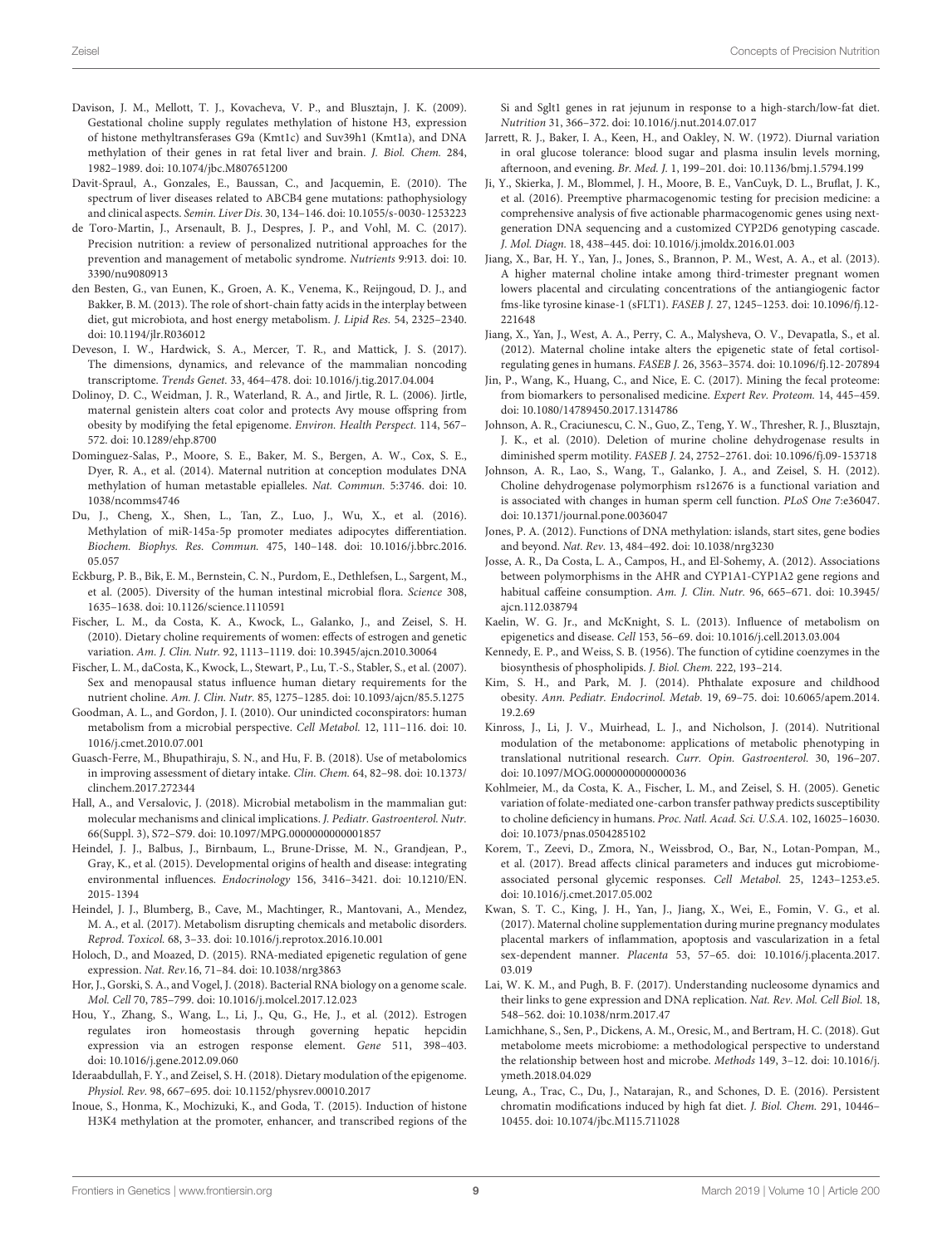- <span id="page-9-33"></span>Levy, R., and Borenstein, E. (2013). Metabolic modeling of species interaction in the human microbiome elucidates community-level assembly rules. Proc. Natl. Acad. Sci. U.S.A. 110, 12804–12809. [doi: 10.1073/pnas.1300926110](https://doi.org/10.1073/pnas.1300926110)
- <span id="page-9-35"></span>Ley, R. E., Backhed, F., Turnbaugh, P., Lozupone, C. A., Knight, R. D., and Gordon, J. I. (2005). Obesity alters gut microbial ecology. Proc. Natl. Acad. Sci. U.S.A. 102, 11070–11075. [doi: 10.1073/pnas.0504978102](https://doi.org/10.1073/pnas.0504978102)
- <span id="page-9-30"></span>Manor, O., Levy, R., and Borenstein, E. (2014). Mapping the inner workings of the microbiome: genomic- and metagenomic-based study of metabolism and metabolic interactions in the human microbiome. Cell Metabol. 20, 742–752. [doi: 10.1016/j.cmet.2014.](https://doi.org/10.1016/j.cmet.2014.07.021) [07.021](https://doi.org/10.1016/j.cmet.2014.07.021)
- <span id="page-9-21"></span>Mehedint, M. G., Niculescu, M. D., Craciunescu, C. N., and Zeisel, S. H. (2010). Choline deficiency alters global histone methylation and epigenetic marking at the Re1 site of the calbindin 1 gene. FASEB J. 24, 184–195. [doi: 10.1096/fj.09-](https://doi.org/10.1096/fj.09-140145) [140145](https://doi.org/10.1096/fj.09-140145)
- <span id="page-9-18"></span>Menni, C., Zhai, G., Macgregor, A., Prehn, C., Romisch-Margl, W., Suhre, K., et al. (2013). Targeted metabolomics profiles are strongly correlated with nutritional patterns in women. Metabolomics 9, 506–514. [doi: 10.1007/s11306-012-0469-6](https://doi.org/10.1007/s11306-012-0469-6)
- <span id="page-9-4"></span>Mirra, P., Nigro, C., Prevenzano, I., Leone, A., Raciti, G. A., Formisano, P., et al. (2018). The destiny of glucose from a MicroRNA perspective. Front. Endocrinol. 9:46. [doi: 10.3389/fendo.2018.00046](https://doi.org/10.3389/fendo.2018.00046)
- <span id="page-9-28"></span>Oussalah, A., Rischer, S., Bensenane, M., Conroy, G., Filhine-Tresarrieu, P., Debard, R. D., et al. (2018). Plasma mSEPT9: a novel circulating cellfree DNA-based epigenetic biomarker to diagnose hepatocellular carcinoma. EBioMedicine 30, 138–147. [doi: 10.1016/j.ebiom.2018.03.029](https://doi.org/10.1016/j.ebiom.2018.03.029)
- <span id="page-9-5"></span>Overbeek, R., Begley, T., Butler, R. M., Choudhuri, J. V., Chuang, H. Y., Cohoon, M., et al. (2005). The subsystems approach to genome annotation and its use in the project to annotate 1000 genomes. Nucleic Acids Res. 33, 5691–5702. [doi: 10.1093/nar/gki866](https://doi.org/10.1093/nar/gki866)
- <span id="page-9-19"></span>Pallister, T., Jennings, A., Mohney, R. P., Yarand, D., Mangino, M., Cassidy, A., et al. (2016). Characterizing blood metabolomics profiles associated with selfreported food intakes in female twins. PLoS One 11:e0158568. [doi: 10.1371/](https://doi.org/10.1371/journal.pone.0158568) [journal.pone.0158568](https://doi.org/10.1371/journal.pone.0158568)
- <span id="page-9-0"></span>Pratt, V. M., Del Tredici, A. L., Hachad, H., Ji, Y., Kalman, L. V., Scott, S. A., et al. (2018). Recommendations for clinical CYP2C19 genotyping allele selection: a report of the association for molecular pathology. J. Mol. Diagn. 20, 269–276. [doi: 10.1016/j.jmoldx.2018.01.011](https://doi.org/10.1016/j.jmoldx.2018.01.011)
- <span id="page-9-29"></span>Qin, J., Li, R., Raes, J., Arumugam, M., Burgdorf, K. S., Manichanh, C., et al. (2010). A human gut microbial gene catalogue established by metagenomic sequencing. Nature 464, 59–65. [doi: 10.1038/nature08821](https://doi.org/10.1038/nature08821)
- <span id="page-9-24"></span>Rajendran, P., Williams, D. E., Ho, E., and Dashwood, R. H. (2011). Metabolism as a key to histone deacetylase inhibition. Crit. Rev. Biochem. Mol. Biol. 46, 181–199. [doi: 10.3109/10409238.2011.557713](https://doi.org/10.3109/10409238.2011.557713)
- <span id="page-9-32"></span>Ramakrishna, B. S. (2013). Role of the gut microbiota in human nutrition and metabolism. J. Gastroenterol. Hepatol. 28(Suppl. 4), 9–17. [doi: 10.1111/jgh.](https://doi.org/10.1111/jgh.12294) [12294](https://doi.org/10.1111/jgh.12294)
- <span id="page-9-11"></span>Rasmussen, B. B., Brix, T. H., Kyvik, K. O., and Brosen, K. (2002). The interindividual differences in the 3-demthylation of caffeine alias CYP1A2 is determined by both genetic and environmental factors. Pharmacogenetics 12, 473–478. [doi: 10.1097/00008571-200208000-00008](https://doi.org/10.1097/00008571-200208000-00008)
- <span id="page-9-13"></span>Reiter, T., Jagoda, E., and Capellini, T. D. (2016). Dietary variation and evolution of gene copy number among dog breeds. PLoS One 11:e0148899. [doi: 10.1371/](https://doi.org/10.1371/journal.pone.0148899) [journal.pone.0148899](https://doi.org/10.1371/journal.pone.0148899)
- <span id="page-9-9"></span>Resseguie, M., Song, J., Niculescu, M. D., da Costa, K. A., Randall, T. A., and Zeisel, S. H. (2007). Phosphatidylethanolamine N-methyltransferase (PEMT) gene expression is induced by estrogen in human and mouse primary hepatocytes. FASEB J. 21, 2622–2632. [doi: 10.1096/fj.07-8227com](https://doi.org/10.1096/fj.07-8227com)
- <span id="page-9-3"></span>Resseguie, M. E., da Costa, K. A., Galanko, J. A., Patel, M., Davis, I. J., and Zeisel, S. H. (2011). Aberrant estrogen regulation of PEMT results in choline deficiency-associated liver dysfunction. J. Biol. Chem. 286, 1649–1658. [doi: 10.](https://doi.org/10.1074/jbc.M110.106922) [1074/jbc.M110.106922](https://doi.org/10.1074/jbc.M110.106922)
- <span id="page-9-37"></span>Roepke, T. A. (2009). Oestrogen modulates hypothalamic control of energy homeostasis through multiple mechanisms. J. Neuroendocrinol. 21, 141–150. [doi: 10.1111/j.1365-2826.2008.01814.x](https://doi.org/10.1111/j.1365-2826.2008.01814.x)
- <span id="page-9-36"></span>Romano, K. A., Martinez-Del Campo, A., Kasahara, K., Chittim, C. L., Vivas, E. I., Amador-Noguez, D., et al. (2017). Metabolic, epigenetic, and transgenerational effects of gut bacterial choline consumption. Cell Host Microbe 22:279-290.e7. [doi: 10.1016/j.chom.2017.07.021](https://doi.org/10.1016/j.chom.2017.07.021)
- <span id="page-9-34"></span>Rothschild, D., Weissbrod, O., Barkan, E., Kurilshikov, A., Korem, T., Zeevi, D., et al. (2018). Environment dominates over host genetics in shaping human gut microbiota. Nature 555, 210–215. [doi: 10.1038/nature2](https://doi.org/10.1038/nature25973) [5973](https://doi.org/10.1038/nature25973)
- <span id="page-9-6"></span>Sabeti, P. C., Varilly, P., Fry, B., Lohmueller, J., Hostetter, E., Cotsapas, C., et al. (2007). Genome-wide detection and characterization of positive selection in human populations. Nature 449, 913–918. [doi: 10.1038/nature06250](https://doi.org/10.1038/nature06250)
- <span id="page-9-12"></span>Sachse, C., Brockmoller, J., Bauer, S., and Roots, I. (1999). Functional significance of a C– > A polymorphism in intron 1 of the cytochrome P450 CYP1A2 gene tested with caffeine. Br. J. Clin. Pharmacol. 47, 445–449. [doi: 10.1046/j.1365-](https://doi.org/10.1046/j.1365-2125.1999.00898.x) [2125.1999.00898.x](https://doi.org/10.1046/j.1365-2125.1999.00898.x)
- <span id="page-9-25"></span>Saetrom, P., Snove, O. Jr., and Rossi, J. J. (2007). Epigenetics and microRNAs. Pediatr. Res. 61, 17R–23R. [doi: 10.1203/pdr.0b013e318045760e](https://doi.org/10.1203/pdr.0b013e318045760e)
- <span id="page-9-17"></span>Schap, T. E., Zhu, F., Delp, E. J., and Boushey, C. J. (2014). Merging dietary assessment with the adolescent lifestyle. J. Hum. Nutr. Diet. 27(Suppl. 1), 82–88. [doi: 10.1111/jhn.12071](https://doi.org/10.1111/jhn.12071)
- <span id="page-9-31"></span>Scheithauer, T. P., Dallinga-Thie, G. M., de Vos, W. M., Nieuwdorp, M., and van Raalte, D. H. (2016). Causality of small and large intestinal microbiota in weight regulation and insulin resistance. Mol. Metab. 5, 759–770. [doi: 10.1016/](https://doi.org/10.1016/j.molmet.2016.06.002) [j.molmet.2016.06.002](https://doi.org/10.1016/j.molmet.2016.06.002)
- <span id="page-9-27"></span>Sengupta, D., Deb, M., Rath, S. K., Kar, S., Parbin, S., Pradhan, N., et al. (2016). DNA methylation and not H3K4 trimethylation dictates the expression status of miR-152 gene which inhibits migration of breast cancer cells via DNMT1/CDH1 loop. Exp. Cell Res. 346, 176–187. [doi: 10.1016/j.yexcr.2016.07.](https://doi.org/10.1016/j.yexcr.2016.07.023) [023](https://doi.org/10.1016/j.yexcr.2016.07.023)
- <span id="page-9-14"></span>Sharma, A. K., Eils, R., and Konig, R. (2016). Copy Number alterations in enzymecoding and cancer-causing genes reprogram tumor metabolism. Cancer Res. 76, 4058–4067. [doi: 10.1158/0008-5472.CAN-15-2350](https://doi.org/10.1158/0008-5472.CAN-15-2350)
- <span id="page-9-8"></span>Shaw, G. M., Carmichael, S. L., Laurent, C., and Rasmussen, S. A. (2006). Maternal nutrient intakes and risk of orofacial clefts. Epidemiology 17, 285–291. [doi: 10.1097/01.ede.0000208348.30012.35](https://doi.org/10.1097/01.ede.0000208348.30012.35)
- <span id="page-9-7"></span>Shaw, G. M., Carmichael, S. L., Yang, W., Selvin, S., and Schaffer, D. M. (2004). Periconceptional dietary intake of choline and betaine and neural tube defects in offspring. Am. J. Epidemiol. 160, 102–109. [doi: 10.1093/aje/kwh187](https://doi.org/10.1093/aje/kwh187)
- <span id="page-9-22"></span>Shen, L., and Waterland, R. A. (2007). Methods of DNA methylation analysis. Curr. Opin. Clin. Nutr. Metab. Care 10, 576–581. [doi: 10.1097/MCO.](https://doi.org/10.1097/MCO.0b013e3282bf6f43) [0b013e3282bf6f43](https://doi.org/10.1097/MCO.0b013e3282bf6f43)
- <span id="page-9-16"></span>Shim, J. S., Oh, K., and Kim, H. C. (2014). Dietary assessment methods in epidemiologic studies. Epidemiol. Health 36:e2014009. [doi: 10.4178/epih/](https://doi.org/10.4178/epih/e2014009) [e2014009](https://doi.org/10.4178/epih/e2014009)
- <span id="page-9-1"></span>Shukla, H., Mason, J. L., and Sabyah, A. A. (2018). Literature review of genetic markers conferring impaired response to cardiovascular drugs. Am. J. Cardiovasc. Drugs 18, 259–269.
- <span id="page-9-10"></span>Silver, M. J., Corbin, K. D., Hellenthal, G., da Costa, K. A., Dominguez-Salas, P., Moore, S. E., et al. (2015). Evidence for negative selection of gene variants that increase dependence on dietary choline in a Gambian cohort. FASEB J. 29, 3426–3435. [doi: 10.1096/fj.15-271056](https://doi.org/10.1096/fj.15-271056)
- <span id="page-9-38"></span>Stojanoska, M. M., Milosevic, N., Milic, N., and Abenavoli, L. (2017). The influence of phthalates and bisphenol A on the obesity development and glucose metabolism disorders. Endocrine 55, 666–681. [doi: 10.1007/s12020-016-](https://doi.org/10.1007/s12020-016-1158-4) [1158-4](https://doi.org/10.1007/s12020-016-1158-4)
- <span id="page-9-23"></span>Strahl, B. D., and Allis, C. D. (2000). The language of covalent histone modifications. Nature 403, 41–45. [doi: 10.1038/47412](https://doi.org/10.1038/47412)
- <span id="page-9-2"></span>Swen, J. J., Nijenhuis, M., van Rhenen, M., de Boer-Veger, N. J., Buunk, A. M., Houwink, E. J. F., et al. (2018). Dutch pharmacogenetics working group of the royal dutch pharmacists, pharmacogenetic information in clinical guidelines: the european perspective. Clin. Pharmacol. Ther. 103, 795–801. [doi: 10.1002/](https://doi.org/10.1002/cpt.1049) [cpt.1049](https://doi.org/10.1002/cpt.1049)
- <span id="page-9-20"></span>Szyf, M. (2005). DNA methylation and demethylation as targets for anticancer therapy. Biochemistry 70, 533–549.
- <span id="page-9-26"></span>Trujillo-Gonzalez, I., Wang, Y., Friday, W. B., Vickers, K. C., Toth, C. L., Molina-Torres, L., et al. (2018). microRNA-129-5p is regulated by choline availability and controls EGF receptor synthesis and neurogenesis in the cerebral cortex. FASEB J. [doi: 10.1096/fj.201801](https://doi.org/10.1096/fj.201801094RR) [094RR](https://doi.org/10.1096/fj.201801094RR) [Epub ahead of print].
- <span id="page-9-15"></span>Vance, D. E., Walkey, C. J., and Cui, Z. (1997). Phosphatidylethanolamine N-methyltransferase from liver. Biochim. Biophys. Acta 1348, 142–150. [doi: 10.1016/S0005-2760\(97\)00108-2](https://doi.org/10.1016/S0005-2760(97)00108-2)